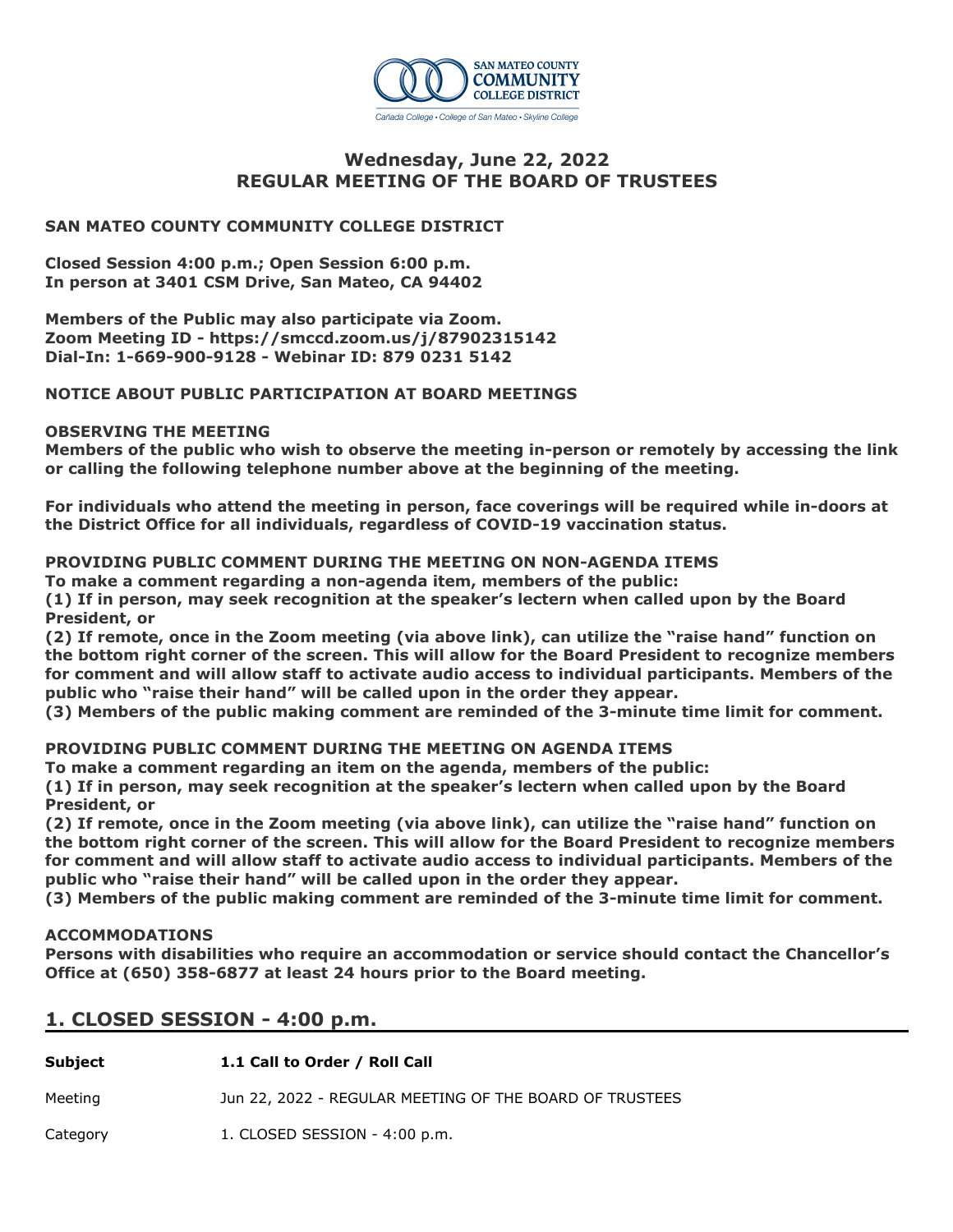Access Public

Type Procedural

# **2. CLOSED SESSION ITEMS FOR DISCUSSION**

| <b>Subject</b> | 2.1 Conference with Legal Counsel - Existing Litigation - Jordan Chavez v. San<br>Mateo County Community College District - San Mateo County Superior Court - Case<br>No. 21-CIV-06647                                               |
|----------------|--------------------------------------------------------------------------------------------------------------------------------------------------------------------------------------------------------------------------------------|
| Meeting        | Jun 22, 2022 - REGULAR MEETING OF THE BOARD OF TRUSTEES                                                                                                                                                                              |
| Category       | 2. CLOSED SESSION ITEMS FOR DISCUSSION                                                                                                                                                                                               |
| Access         | Public                                                                                                                                                                                                                               |
| <b>Type</b>    | <b>Discussion</b>                                                                                                                                                                                                                    |
| <b>Subject</b> | 2.2 Conference with Legal Counsel - Potential Litigation: Significant Exposure to<br>Litigation Pursuant to Gov. Code, § 54956.9, Subd. (D)(2): Two Cases                                                                            |
| Meeting        | Jun 22, 2022 - REGULAR MEETING OF THE BOARD OF TRUSTEES                                                                                                                                                                              |
| Category       | 2. CLOSED SESSION ITEMS FOR DISCUSSION                                                                                                                                                                                               |
| Access         | Public                                                                                                                                                                                                                               |
| <b>Type</b>    | Discussion                                                                                                                                                                                                                           |
| <b>Subject</b> | 2.3 Conference with Labor Negotiator Agency Designated Representative: Mitchell<br>Bailey Employee Organizations: AFSCME Agency Designated Representative: Randy<br>Erickson and Richard Storti Employee Organizations: AFT and CSEA |
| Meeting        | Jun 22, 2022 - REGULAR MEETING OF THE BOARD OF TRUSTEES                                                                                                                                                                              |
| Category       | 2. CLOSED SESSION ITEMS FOR DISCUSSION                                                                                                                                                                                               |
| Access         | Public                                                                                                                                                                                                                               |
| Type           | Discussion                                                                                                                                                                                                                           |
| <b>Subject</b> | 2.4 Conference with Legal Counsel - Potential Litigation: Initiation of Litigation<br>Pursuant to Gov. Code, § 4956.9, Subd. (d)(4): One case                                                                                        |
| Meeting        | Jun 22, 2022 - REGULAR MEETING OF THE BOARD OF TRUSTEES                                                                                                                                                                              |
| Category       | 2. CLOSED SESSION ITEMS FOR DISCUSSION                                                                                                                                                                                               |
| Access         | Public                                                                                                                                                                                                                               |
| <b>Type</b>    | Discussion                                                                                                                                                                                                                           |
| <b>Subject</b> | 2.5 Public Employee Performance Evaluation: Review of Goals - Chancellor;<br><b>Evaluation - Chancellor</b>                                                                                                                          |
| Meeting        | Jun 22, 2022 - REGULAR MEETING OF THE BOARD OF TRUSTEES                                                                                                                                                                              |
| Category       | 2. CLOSED SESSION ITEMS FOR DISCUSSION                                                                                                                                                                                               |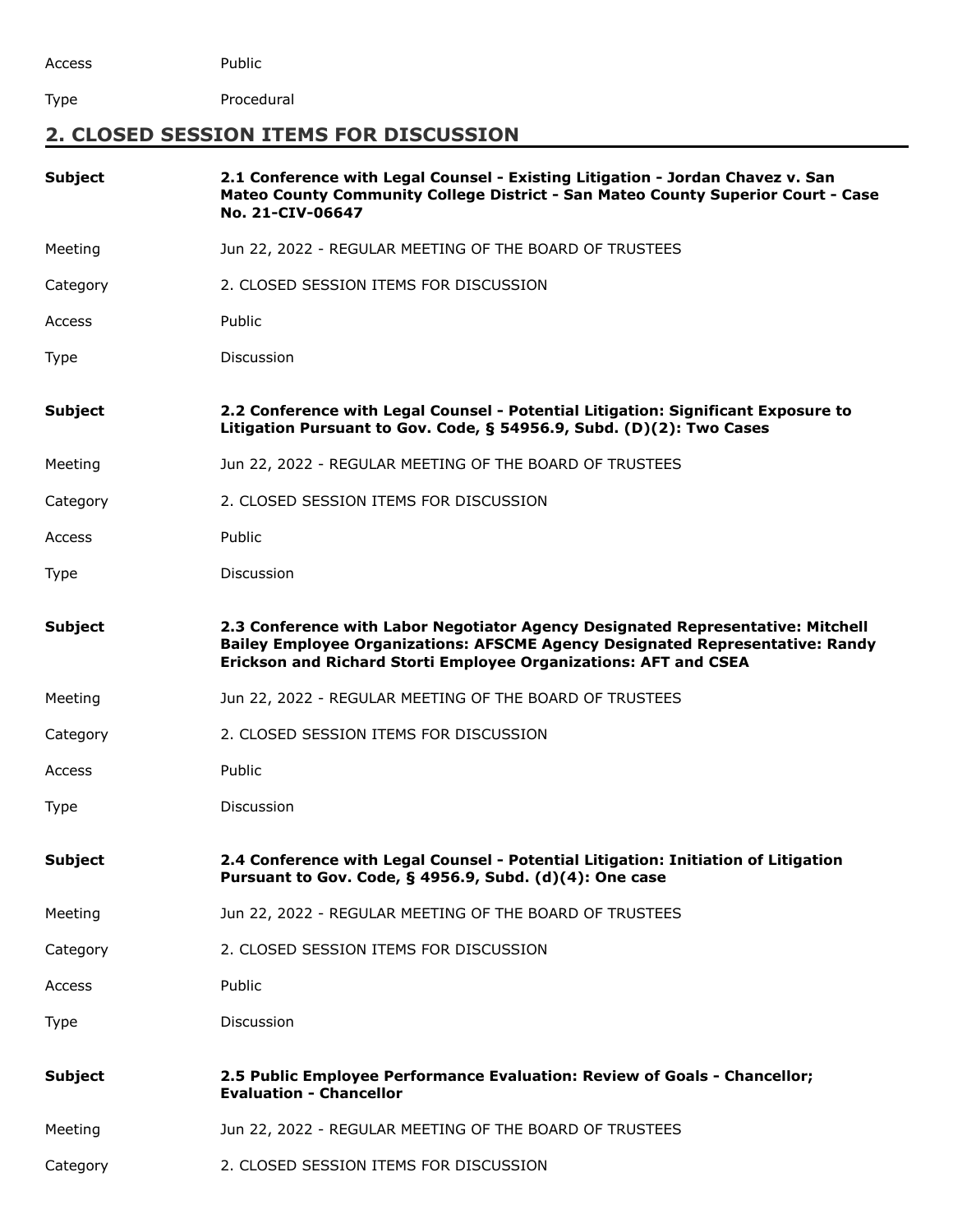| Access                                      | Public                                                                          |
|---------------------------------------------|---------------------------------------------------------------------------------|
| Type                                        | <b>Discussion</b>                                                               |
| <b>Subject</b>                              | 2.6 Pursuant to Gov. Code, §54957: Public Employee Discipline/Dismissal/Release |
| Meeting                                     | Jun 22, 2022 - REGULAR MEETING OF THE BOARD OF TRUSTEES                         |
| Category                                    | 2. CLOSED SESSION ITEMS FOR DISCUSSION                                          |
| Access                                      | Public                                                                          |
| <b>Type</b>                                 | <b>Discussion</b>                                                               |
| AALILIFUTA ALL ALAAFB AFAATALI TTFLIA ALILV |                                                                                 |

# **3. PUBLIC COMMENTS ON CLOSED SESSION ITEMS ONLY**

| <b>Subject</b> | 3.1 Comments by Community Members                       |
|----------------|---------------------------------------------------------|
| Meeting        | Jun 22, 2022 - REGULAR MEETING OF THE BOARD OF TRUSTEES |
| Category       | 3. PUBLIC COMMENTS ON CLOSED SESSION ITEMS ONLY         |
| Access         | Public                                                  |
| <b>Type</b>    | Information                                             |

# **4. CLOSED SESSION**

| Subject     | 4.1 Recess to Closed Session                            |
|-------------|---------------------------------------------------------|
| Meeting     | Jun 22, 2022 - REGULAR MEETING OF THE BOARD OF TRUSTEES |
| Category    | 4. CLOSED SESSION                                       |
| Access      | Public                                                  |
| <b>Type</b> | Procedural                                              |

# **5. OPEN SESSION - 6:00 p.m.**

| <b>Subject</b> | 5.1 Call to Order / Roll Call / Pledge of Allegiance              |
|----------------|-------------------------------------------------------------------|
| Meeting        | Jun 22, 2022 - REGULAR MEETING OF THE BOARD OF TRUSTEES           |
| Category       | 5. OPEN SESSION - 6:00 p.m.                                       |
| Access         | Public                                                            |
| Type           | Procedural                                                        |
|                |                                                                   |
|                |                                                                   |
| <b>Subject</b> | 5.2 Announcement of Any Reportable Action Taken in Closed Session |
| Meeting        | Jun 22, 2022 - REGULAR MEETING OF THE BOARD OF TRUSTEES           |
| Category       | 5. OPEN SESSION - 6:00 p.m.                                       |
| Access         | Public                                                            |
| Type           | Information, Procedural                                           |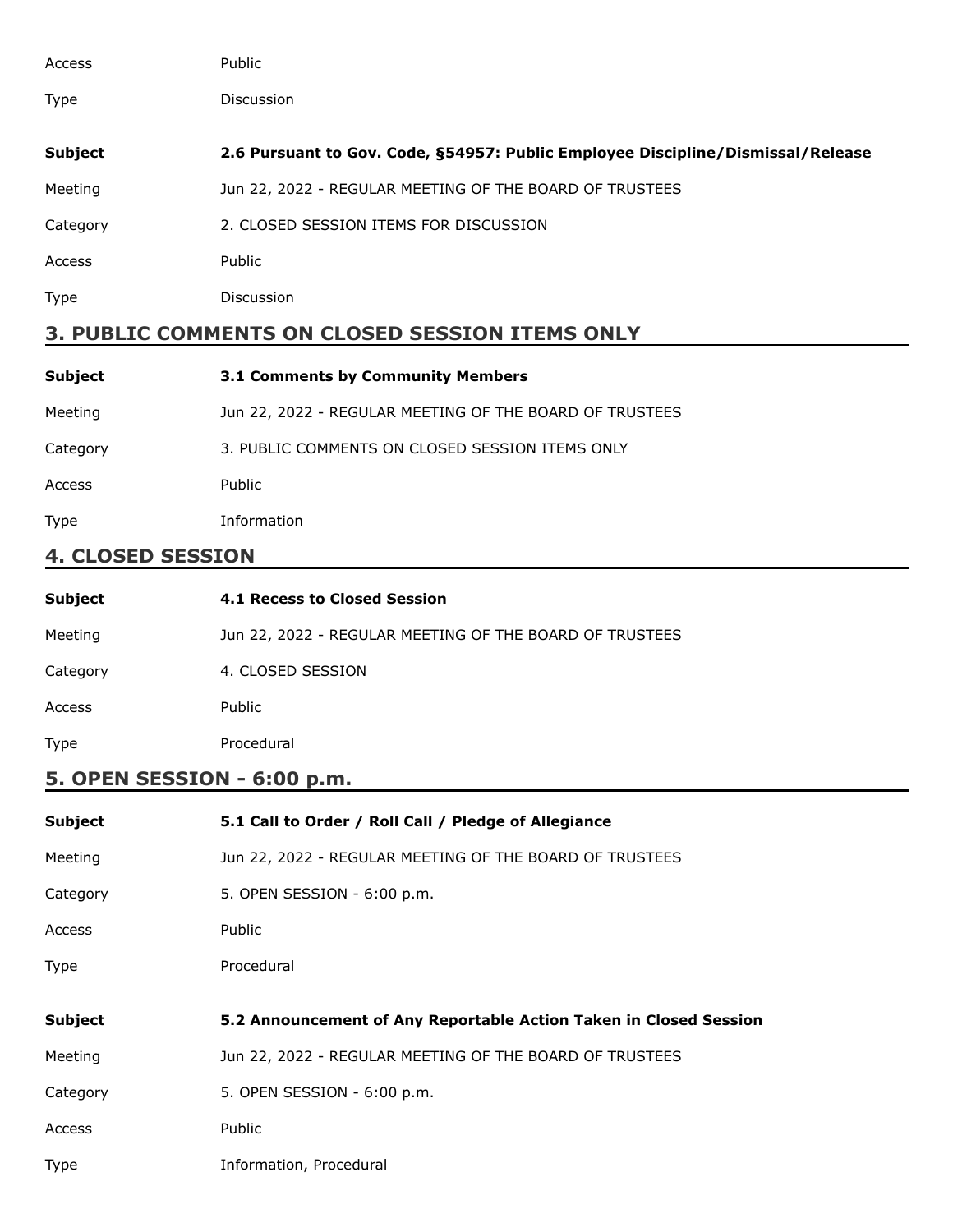| <b>Subject</b> | 5.3 Discussion of the Order of the Agenda               |
|----------------|---------------------------------------------------------|
| Meeting        | Jun 22, 2022 - REGULAR MEETING OF THE BOARD OF TRUSTEES |
| Category       | 5. OPEN SESSION - 6:00 p.m.                             |
| Access         | <b>Public</b>                                           |
| Type           | Discussion                                              |

# **6. SWEARING-IN OF STUDENT TRUSTEE 7. APPROVAL OF MINUTES**

| <b>Subject</b>     | 7.1 Approval of Minutes from the May 11, 2022 Study Session                                                                 |
|--------------------|-----------------------------------------------------------------------------------------------------------------------------|
| Meeting            | Jun 22, 2022 - REGULAR MEETING OF THE BOARD OF TRUSTEES                                                                     |
| Category           | 7. APPROVAL OF MINUTES                                                                                                      |
| Access             | <b>Public</b>                                                                                                               |
| Type               | Action (Consent)                                                                                                            |
| Recommended Action | It is recommended that the Board approve the presented minutes from the Board of Trustees<br>Study Session on May 11, 2022. |
| File Attachments   |                                                                                                                             |

[2022-05-11 Minutes.pdf \(245 KB\)](https://go.boarddocs.com/ca/smccd/Board.nsf/files/CFFQS36996A4/$file/2022-05-11%20Minutes.pdf)

*Approval of Consent Agenda All items on the consent agenda may, by unanimous vote of the Board members present, be approved by one motion after allowing Board member questions about a particular item. Prior to a motion for approval of the consent agenda, any Board member, interested student or citizen or member of the staff may request that an item be removed to be discussed in the order listed, after approval of remaining items on the consent agenda.*

| Subject            | 7.2 Approval of Minutes from the May 25, 2022 Regular Board Meeting                                                           |
|--------------------|-------------------------------------------------------------------------------------------------------------------------------|
| Meeting            | Jun 22, 2022 - REGULAR MEETING OF THE BOARD OF TRUSTEES                                                                       |
| Category           | 7. APPROVAL OF MINUTES                                                                                                        |
| Access             | Public                                                                                                                        |
| <b>Type</b>        | Action (Consent)                                                                                                              |
| Recommended Action | It is recommended that the Board approve the presented minutes from the Board of Trustees<br>Regular Meeting on May 25, 2022. |
| File Attachments   |                                                                                                                               |

[2022-05-25 Minutes.pdf \(450 KB\)](https://go.boarddocs.com/ca/smccd/Board.nsf/files/CFFVVW829C04/$file/2022-05-25%20Minutes.pdf)

*Approval of Consent Agenda All items on the consent agenda may, by unanimous vote of the Board members present, be approved by one motion after allowing Board member questions about a particular item. Prior to a motion for approval of the consent agenda, any Board member, interested student or citizen or member of the staff may request that an item be removed to be discussed in the order listed, after approval of remaining items on the consent agenda.*

# **8. STATEMENTS FROM EXECUTIVES AND STUDENT REPRESENTATIVES 9. STATEMENTS FROM OTHER REPRESENTATIVE GROUPS**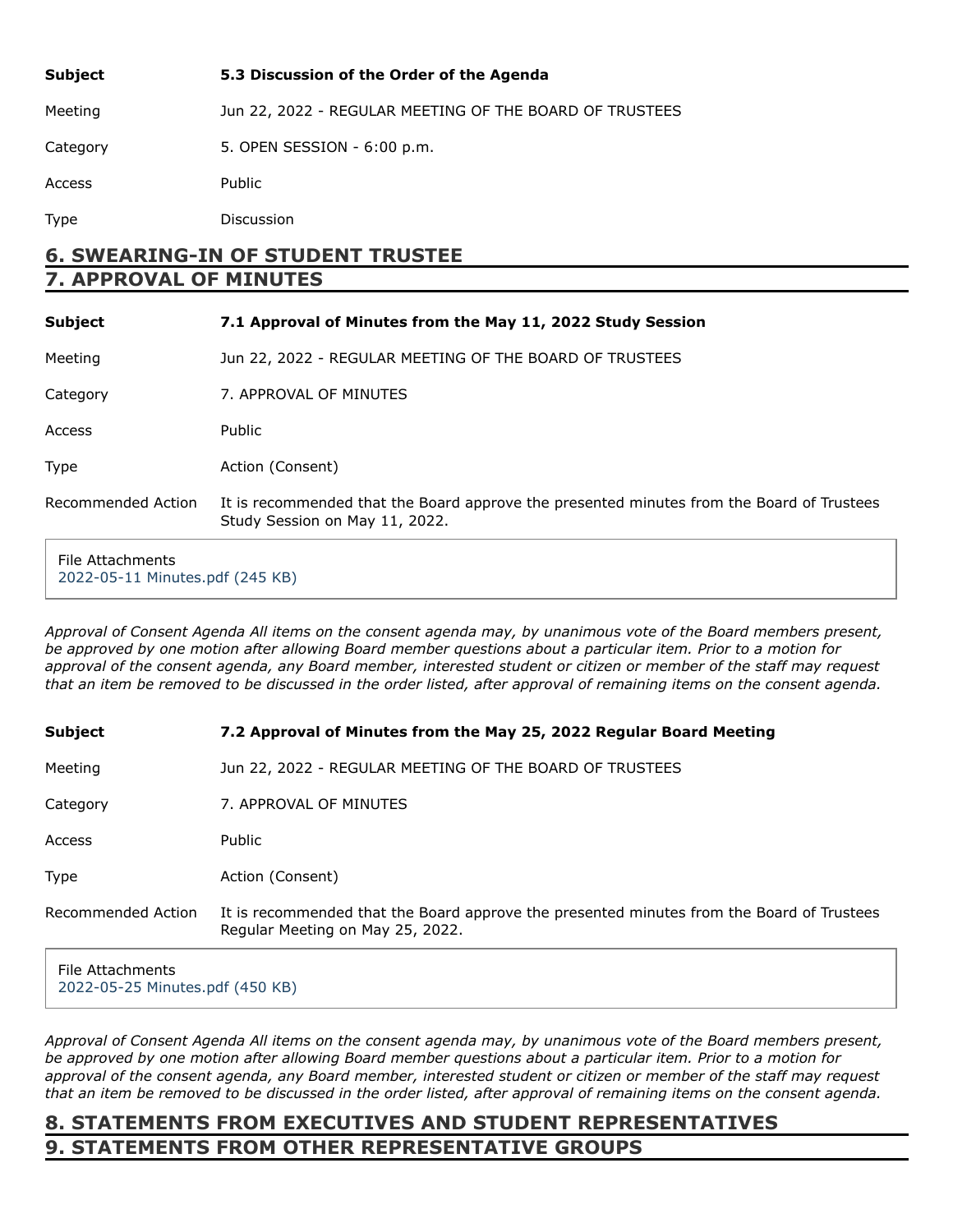| <b>Subject</b>            | 9.1 AFT, Local 1493                                                                                                     |
|---------------------------|-------------------------------------------------------------------------------------------------------------------------|
| Meeting                   | Jun 22, 2022 - REGULAR MEETING OF THE BOARD OF TRUSTEES                                                                 |
| Category                  | 9. STATEMENTS FROM OTHER REPRESENTATIVE GROUPS                                                                          |
| Access                    | Public                                                                                                                  |
| Type                      | Information                                                                                                             |
| <b>Subject</b>            | 9.2 CSEA, Chapter 33                                                                                                    |
| Meeting                   | Jun 22, 2022 - REGULAR MEETING OF THE BOARD OF TRUSTEES                                                                 |
| Category                  | 9. STATEMENTS FROM OTHER REPRESENTATIVE GROUPS                                                                          |
| Access                    | Public                                                                                                                  |
| Type                      | Information                                                                                                             |
| <b>Subject</b>            | 9.3 AFSCME, AFL-CIO, Local 829, Council 57                                                                              |
| Meeting                   | Jun 22, 2022 - REGULAR MEETING OF THE BOARD OF TRUSTEES                                                                 |
| Category                  | 9. STATEMENTS FROM OTHER REPRESENTATIVE GROUPS                                                                          |
| Access                    | Public                                                                                                                  |
| Type                      | Information                                                                                                             |
|                           | <b>10. PUBLIC COMMENTS ON NON-AGENDA ITEMS</b>                                                                          |
| <b>Subject</b>            | 10.1 Comments by Community Members                                                                                      |
| Meeting                   | Jun 22, 2022 - REGULAR MEETING OF THE BOARD OF TRUSTEES                                                                 |
| Category                  | 10. PUBLIC COMMENTS ON NON-AGENDA ITEMS                                                                                 |
| Access                    | Public                                                                                                                  |
| <b>Type</b>               | Information                                                                                                             |
| <b>11. NEW BUSINESS</b>   |                                                                                                                         |
| <b>Subject</b>            | 11.1 Approval of Personnel Items (Time Allotted: 5 min.)                                                                |
| Meeting                   | Jun 22, 2022 - REGULAR MEETING OF THE BOARD OF TRUSTEES                                                                 |
| Category                  | 11. NEW BUSINESS                                                                                                        |
| Access                    | Public                                                                                                                  |
| <b>Type</b>               | Action                                                                                                                  |
| Recommended Action<br>TO: | It is recommended that the Board of Trustees approve the attached Personnel Report.<br>Members of the Board of Trustees |
| FROM:                     | Michael Claire, Chancellor                                                                                              |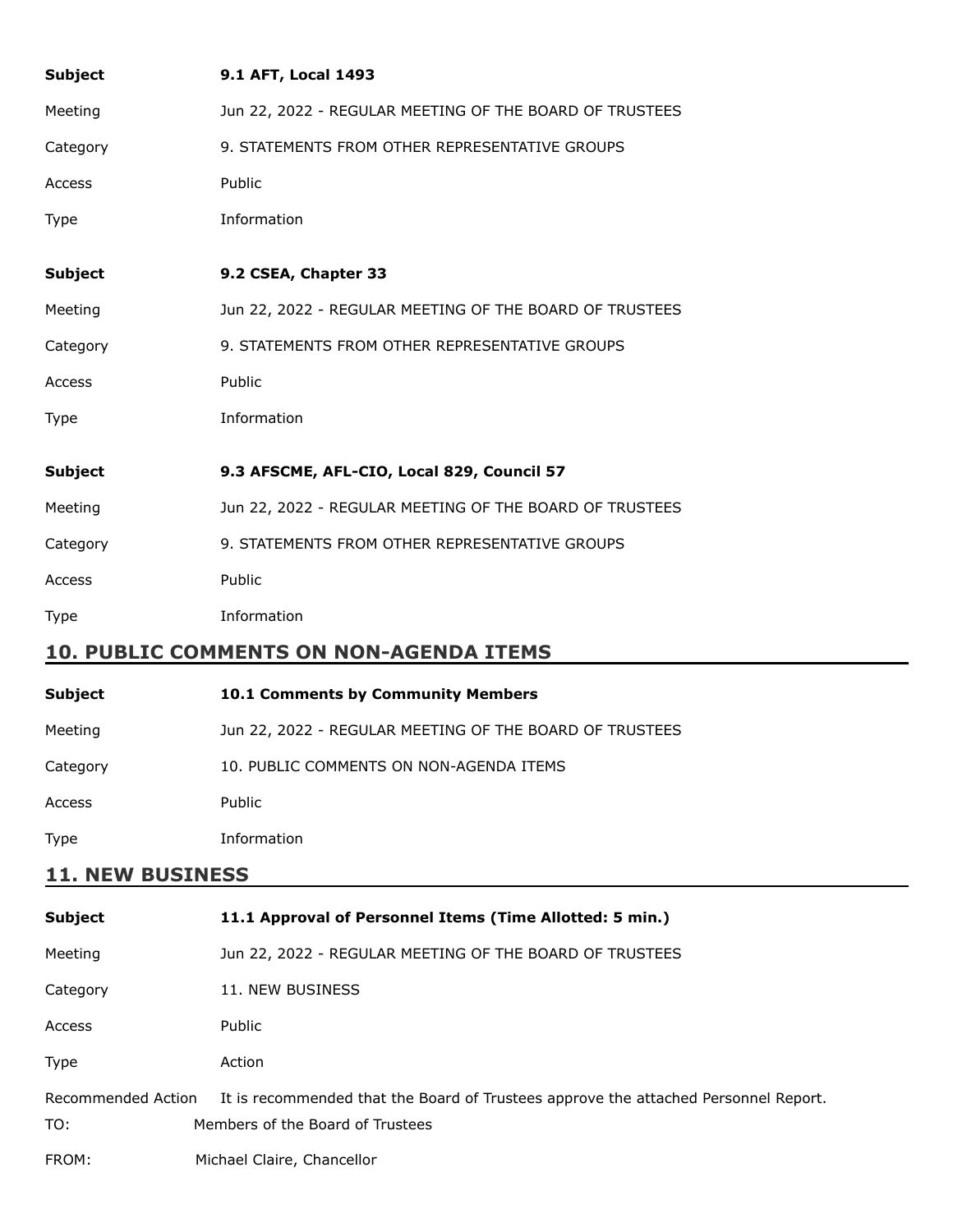#### **APPROVAL OF PERSONNEL ITEMS**

New employment; changes in assignment, compensation, and placement; leaves of absence; changes in staff allocation and classification of academic and classified personnel; retirements, phase-in retirements, and resignations; equivalence of minimum qualifications for academic positions; and short-term temporary classified positions.

Attached is the report with the recommended personnel items.

#### **RECOMMENDATION**

It is recommended that the Board of Trustees approve the attached Personnel Report.

File Attachments [Personnel Report - 06-22-22.pdf \(1,305 KB\)](https://go.boarddocs.com/ca/smccd/Board.nsf/files/CFFRC76D484C/$file/Personnel%20Report%20-%2006-22-22.pdf)

# **12. CONSENT AGENDA**

| <b>Subject</b>     | 12.1 Adoption of Resolution No. 22-13 to Make Findings Allowing Continued Remote<br><b>Meetings Under Brown Act</b>                                                                                                                                                                 |
|--------------------|-------------------------------------------------------------------------------------------------------------------------------------------------------------------------------------------------------------------------------------------------------------------------------------|
| Meeting            | Jun 22, 2022 - REGULAR MEETING OF THE BOARD OF TRUSTEES                                                                                                                                                                                                                             |
| Category           | 12. CONSENT AGENDA                                                                                                                                                                                                                                                                  |
| Access             | <b>Public</b>                                                                                                                                                                                                                                                                       |
| Type               | Action (Consent)                                                                                                                                                                                                                                                                    |
| Recommended Action | It is recommended that the Board of Trustees adopt Resolution No. 22-13 finding that, as a<br>result of the continuing COVID-19 pandemic state of emergency declared by Governor<br>Newsom, meeting in person would present imminent risks to the health or safety of<br>attendees. |
| TO:                | Members of the Board of Trustees                                                                                                                                                                                                                                                    |
| FROM:              | Michael Claire, Chancellor                                                                                                                                                                                                                                                          |
| PREPARED BY:       | Mitchell Bailey, Vice Chancellor/Chief of Staff                                                                                                                                                                                                                                     |

#### **ADOPTION OF RESOLUTION NO. 22-13 TO MAKE FINDINGS ALLOWING CONTINUED REMOTE MEETINGS UNDER BROWN ACT**

On June 11, 2021, Governor Newsom issued Executive Order N-08-21, which rescinded his prior Executive Order N-29- 20 and set a date of October 1, 2021 for public agencies to transition back to public meetings held in full compliance with the Brown Act. The original Executive Order provided that all provisions of the Brown Act that required the physical presence of members or other personnel as a condition of participation or as a quorum for a public meeting were waived for public health reasons. If these waivers fully sunsetted on October 1, 2021, legislative bodies subject to the Brown Act would have to contend with a sudden return to full compliance with in-person meeting requirements as they existed prior to March 2020, including the requirement for full physical public access to all teleconference locations from which board members were participating.

On September 16, 2021, the Governor signed AB 361, a bill that formalizes and modifies the teleconference procedures implemented by California public agencies in response to the Governor's Executive Orders addressing Brown Act compliance during shelter-in-place periods. AB 361 allows a local agency to continue to use teleconferencing under the same basic rules as provided in the Executive Orders when certain circumstances occur or when certain findings have been made and adopted by the local agency.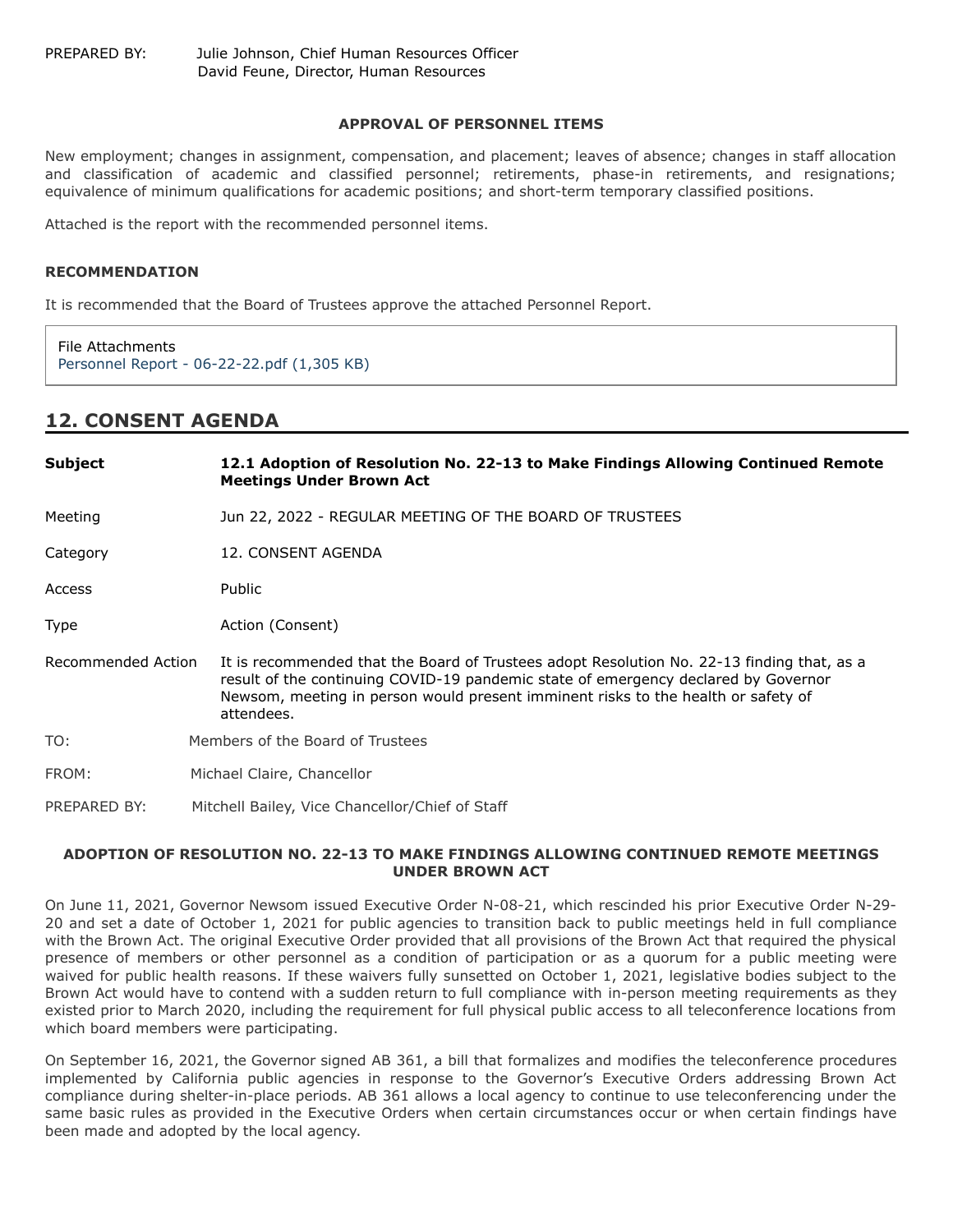AB 361 also requires that, if the state of emergency remains active for more than 30 days, the agency must make findings by majority vote every 30 days to continue using the bill's exemption to the Brown Act teleconferencing rules. The findings are to the effect that the need for teleconferencing persists due to the nature of the ongoing public health emergency and the social distancing recommendations of local public health officials. Effectively, this means that local agencies must agendize a Brown Act meeting once every thirty days to make findings regarding the circumstances of the emergency and to vote to continue relying upon the law's provision for teleconference procedures in lieu of inperson meetings.

AB 361 provides that Brown Act legislative bodies must return to in-person meetings on October 1, 2021, unless they choose to continue with fully teleconferenced meetings because a specific declaration of a state or local health emergency is appropriately made. AB 361 allows local governments to continue to conduct virtual meetings as long as there is a gubernatorially-proclaimed public emergency in combination with (1) local health official recommendations for social distancing or (2) adopted findings that meeting in person would present risks to health. AB 361 is effective immediately as urgency legislation and will sunset on January 1, 2024.

Because local rates of transmission of COVID-19 are still in the "substantial" tier as measured by the Centers for Disease Control, it is recommended that the Board avail itself of the provisions of AB 361 allowing continuation of online meetings by adopting findings to the effect that conducting in-person meetings would present an imminent risk to the health and safety of attendees. A resolution to that effect, and directing staff to return each 30 days with the opportunity to renew such findings, is attached hereto.

#### **RECOMMENDATION**

It is recommended that the Board of Trustees adopt Resolution No. 22-13 finding that, as a result of the continuing COVID-19 pandemic state of emergency declared by Governor Newsom, meeting in person would present imminent risks to the health or safety of attendees.

File Attachments [Resolution No 22-13 - Brown Act.pdf \(113 KB\)](https://go.boarddocs.com/ca/smccd/Board.nsf/files/CFFV7B7F5507/$file/Resolution%20No%2022-13%20-%20Brown%20Act.pdf)

*Approval of Consent Agenda All items on the consent agenda may, by unanimous vote of the Board members present, be approved by one motion after allowing Board member questions about a particular item. Prior to a motion for approval of the consent agenda, any Board member, interested student or citizen or member of the staff may request that an item be removed to be discussed in the order listed, after approval of remaining items on the consent agenda.*

| <b>Subject</b>       | 12.2 Curricular Additions, Deletions and Modifications for Cañada College, College<br>of San Mateo, and Skyline College                                 |
|----------------------|---------------------------------------------------------------------------------------------------------------------------------------------------------|
| Meeting              | Jun 22, 2022 - REGULAR MEETING OF THE BOARD OF TRUSTEES                                                                                                 |
| Category             | 12. CONSENT AGENDA                                                                                                                                      |
| Access               | Public                                                                                                                                                  |
| Type                 | Action (Consent)                                                                                                                                        |
| Preferred Date       | Jun 22, 2022                                                                                                                                            |
| Absolute Date        | Jun 22, 2022                                                                                                                                            |
| Fiscal Impact        | No                                                                                                                                                      |
| <b>Budgeted</b>      | No                                                                                                                                                      |
| <b>Budget Source</b> | n/a                                                                                                                                                     |
| Recommended Action   | It is recommended that the Board approve the attached curricular changes for the Cañada<br>College, College of San Mateo, and Skyline College catalogs. |
| TO:                  | Members of the Board of Trustees                                                                                                                        |
| FROM:                | Michael Claire, Chancellor                                                                                                                              |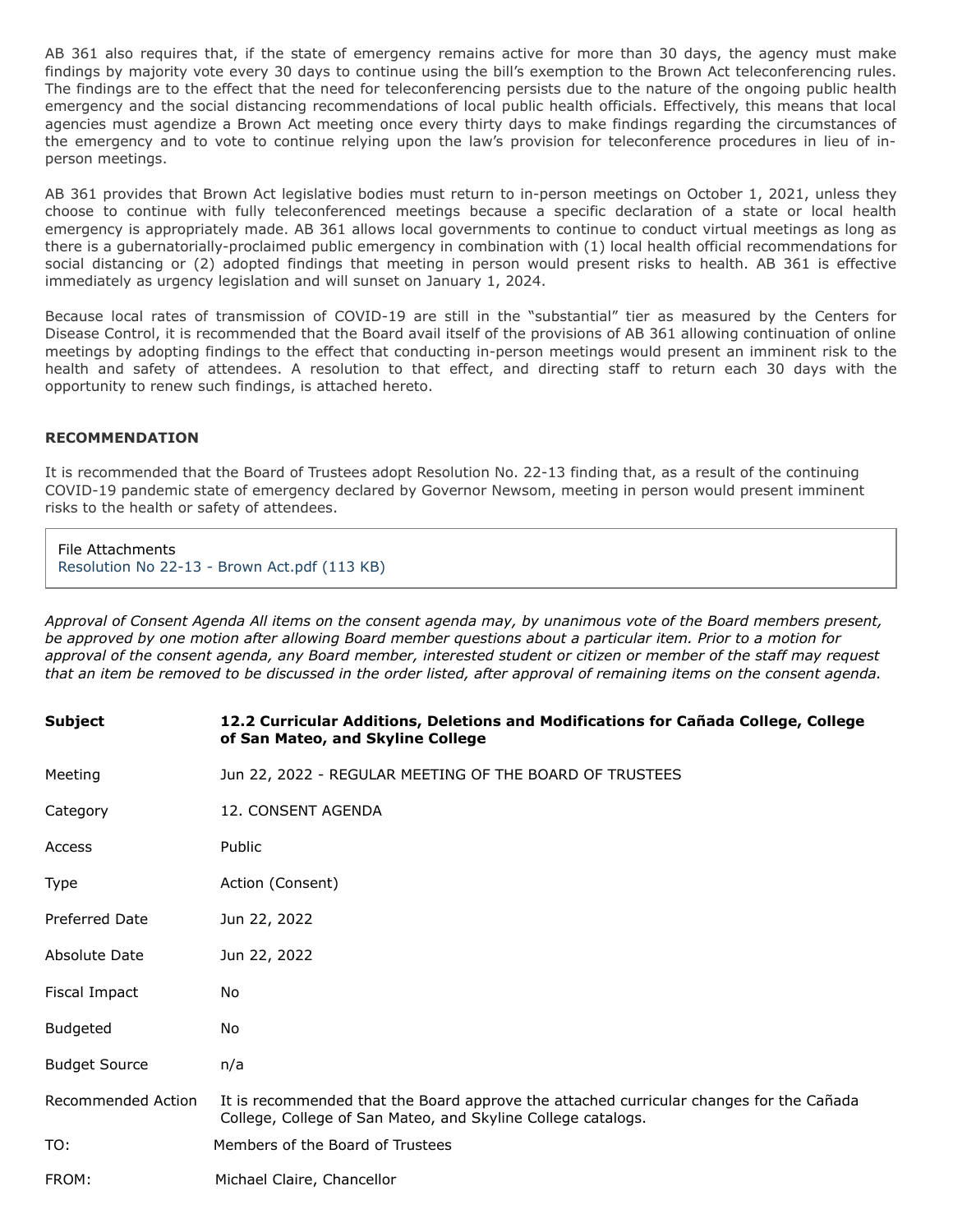#### **CURRICULAR ADDITIONS, DELETIONS AND MODIFICATIONS FOR CAÑADA COLLEGE, COLLEGE OF SAN MATEO, AND SKYLINE COLLEGE**

The addition of eight courses and three programs to the College catalogs are proposed by Cañada College, College of San Mateo, and Skyline College at this time. Additionally, eight courses are proposed to be offered in the distance education mode.

Nine courses and one program were assigned inactive status, which removes them from the catalog and schedule. Since they have not been deleted, they can be more easily reinstated at a later time. If reinstatement is unlikely, these courses and program will be deleted in the coming years.

Furthermore, 34 courses and 13 programs were modified.

Each of the proposed courses and programs has been reviewed by the appropriate Division Dean and approved by the College Curriculum or Instruction Committee, acting on behalf of the local Academic Senate. In addition, the Academic Senate Presidents provide oversight with respect to the necessary role of the local Senates in the review and approval process. The rigor of the approval process assures that each new course has substance and integrity in relation to its discipline and that it fills a clear student need not being served by existing course offerings.

#### **RECOMMENDATIONS**

It is recommended that the Board approve the attached curricular changes for the Cañada College, College of San Mateo, and Skyline College catalogs.

File Attachments [Brd 06-22-22\\_Attachment A\\_CAN.doc \(74 KB\)](https://go.boarddocs.com/ca/smccd/Board.nsf/files/CF7RLZ6D6BD6/$file/Brd%2006-22-22_Attachment%20A_CAN.doc) Brd 06-22-22 Attachment B CSM.doc (82 KB) [Brd 06-22-22\\_Attachment C\\_SKY.docx \(33 KB\)](https://go.boarddocs.com/ca/smccd/Board.nsf/files/CF7RM56D6BED/$file/Brd%2006-22-22_Attachment%20C_SKY.docx)

*Approval of Consent Agenda All items on the consent agenda may, by unanimous vote of the Board members present, be approved by one motion after allowing Board member questions about a particular item. Prior to a motion for approval of the consent agenda, any Board member, interested student or citizen or member of the staff may request that an item be removed to be discussed in the order listed, after approval of remaining items on the consent agenda.*

| <b>Subject</b>     | 12.3 Approval of March and April 2022 Warrant Reports                                                                                                                                                 |
|--------------------|-------------------------------------------------------------------------------------------------------------------------------------------------------------------------------------------------------|
| Meeting            | Jun 22, 2022 - REGULAR MEETING OF THE BOARD OF TRUSTEES                                                                                                                                               |
| Category           | 12. CONSENT AGENDA                                                                                                                                                                                    |
| Access             | Public                                                                                                                                                                                                |
| <b>Type</b>        | Action (Consent)                                                                                                                                                                                      |
| Recommended Action | It is recommended that the Board of Trustees approve the warrants issued during the period<br>March 1, 2022 through April 30, 2022 and ratify the contracts entered into leading to such<br>payments. |
| TO:                | Members of the Board of Trustees                                                                                                                                                                      |
| FROM:              | Michael Claire, Chancellor                                                                                                                                                                            |
| PREPARED BY:       | Bernata Slater, Chief Financial Officer                                                                                                                                                               |

## **RATIFICATION OF MARCH AND APRIL 2022 DISTRICT WARRANTS**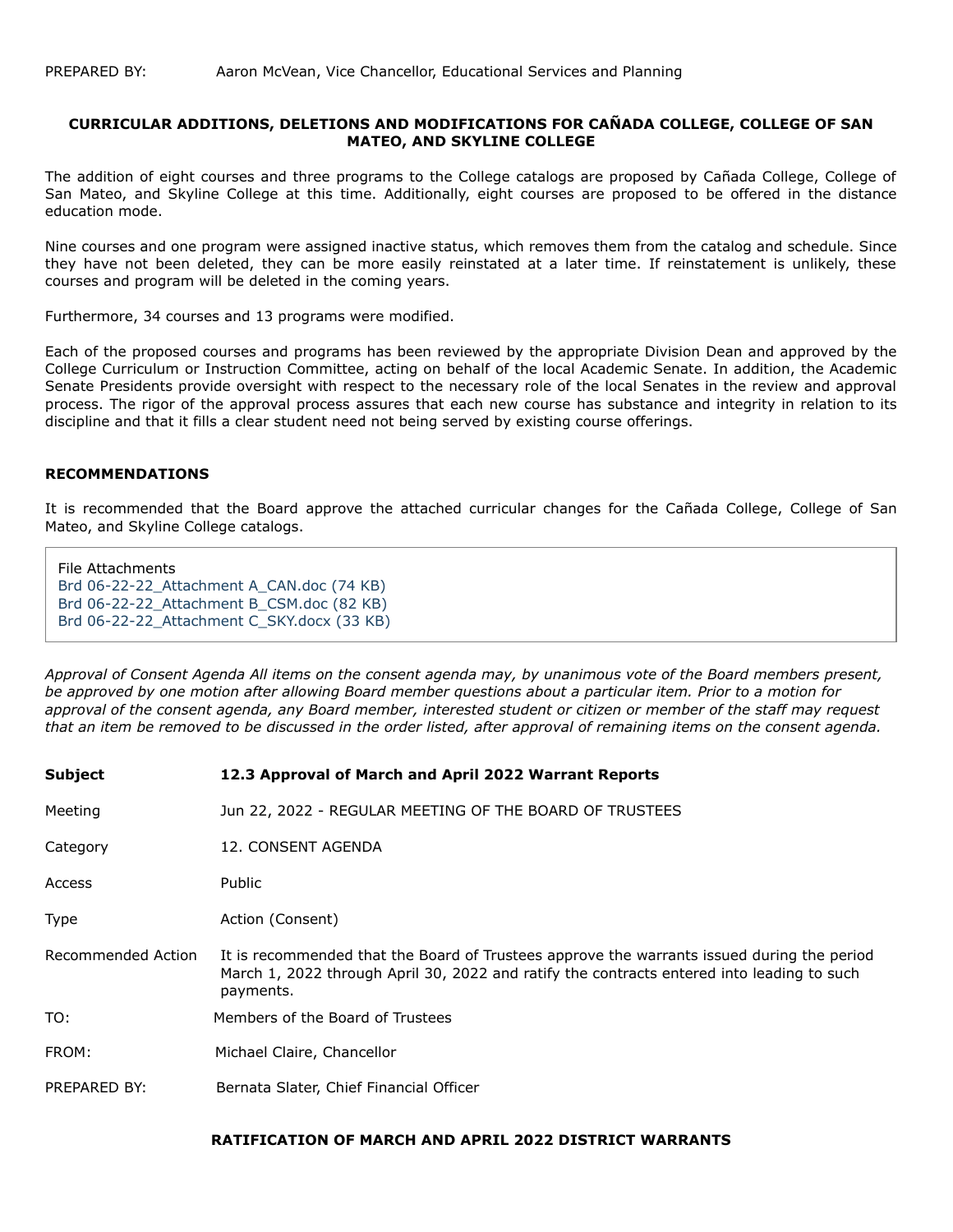Attached as Exhibits A and B are the warrants in excess of \$10,000 that were issued in the months of March and April 2022 respectively. The schedules include total warrants issued for the subject period in addition to the warrant sequences. The District now seeks Board approval of the warrants listed in the attached Exhibits.

## **RECOMMENDATION**

It is recommended that the Board of Trustees approve the warrants issued during the period March 1, 2022 through April 30, 2022 and ratify the contracts entered into leading to such payments.

File Attachments [Exhibit A - March 2022 Warrants.pdf \(126 KB\)](https://go.boarddocs.com/ca/smccd/Board.nsf/files/CFFR646C50A5/$file/Exhibit%20A%20-%20March%202022%20Warrants.pdf) [Exhibit B - April 2022 Warrants.pdf \(131 KB\)](https://go.boarddocs.com/ca/smccd/Board.nsf/files/CFFR666C521E/$file/Exhibit%20B%20-%20April%202022%20Warrants.pdf)

*Approval of Consent Agenda All items on the consent agenda may, by unanimous vote of the Board members present, be approved by one motion after allowing Board member questions about a particular item. Prior to a motion for approval of the consent agenda, any Board member, interested student or citizen or member of the staff may request that an item be removed to be discussed in the order listed, after approval of remaining items on the consent agenda.*

| <b>Subject</b>            | 12.4 Authorization of Sole Source Purchase of Classroom Audio-Video Lecterns and<br>Cabinets from Wood Tech, Inc. for Cañada Building 13 - Multiple Program<br><b>Instructional Center Project</b>                         |
|---------------------------|----------------------------------------------------------------------------------------------------------------------------------------------------------------------------------------------------------------------------|
| Meeting                   | Jun 22, 2022 - REGULAR MEETING OF THE BOARD OF TRUSTEES                                                                                                                                                                    |
| Category                  | 12. CONSENT AGENDA                                                                                                                                                                                                         |
| Access                    | Public                                                                                                                                                                                                                     |
| Type                      | Action (Consent)                                                                                                                                                                                                           |
| Fiscal Impact             | Yes                                                                                                                                                                                                                        |
| Dollar Amount             | \$157,000.00                                                                                                                                                                                                               |
| Budgeted                  | Yes                                                                                                                                                                                                                        |
| <b>Budget Source</b>      | Measure H and local funds                                                                                                                                                                                                  |
| <b>Recommended Action</b> | It is recommended that the Board of Trustees authorize a sole source purchase of custom AV<br>lecterns from Wood Tech, Inc. in the amount not to exceed \$157,000, which includes an<br>owner's allowance for incidentals. |
| TO:                       | Members of the Board of Trustees                                                                                                                                                                                           |
| FROM:                     | Michael Claire, Chancellor                                                                                                                                                                                                 |
| PREPARED BY:              | Daman Grewal, Chief Technology Officer<br>Yanely Pulido, Director, General Services                                                                                                                                        |

## **AUTHORIZATION OF SOLE SOURCE PURCHASE OF CLASSROOM AUDIO-VIDEO LECTERNS AND CABINETS FROM WOOD TECH, INC. FOR CAÑADA BUILDING 13 - MULTIPLE PROGRAM INSTRUCTIONAL CENTER PROJECT**

The Cañada College Building 13 Multiple Program Instruction Center Project includes accommodations for hybrid teaching and learning by providing instructors with the tools to teach in multiple modalities within the same instructional session. As part of this Project, ITS has engaged with Wood Tech to provide instructor lecterns. This lectern is custom designed to accommodate the District's classroom technology which also houses a fully secure and wellventilated (AV) system cabinet.

On January 26, 2022, staff presented information on the due diligence conducted, supported by evidence, to justify a sole source procurement for the Districtwide Classroom Technology Upgrade to HyFlex Project (Board Rpt. No. 22-01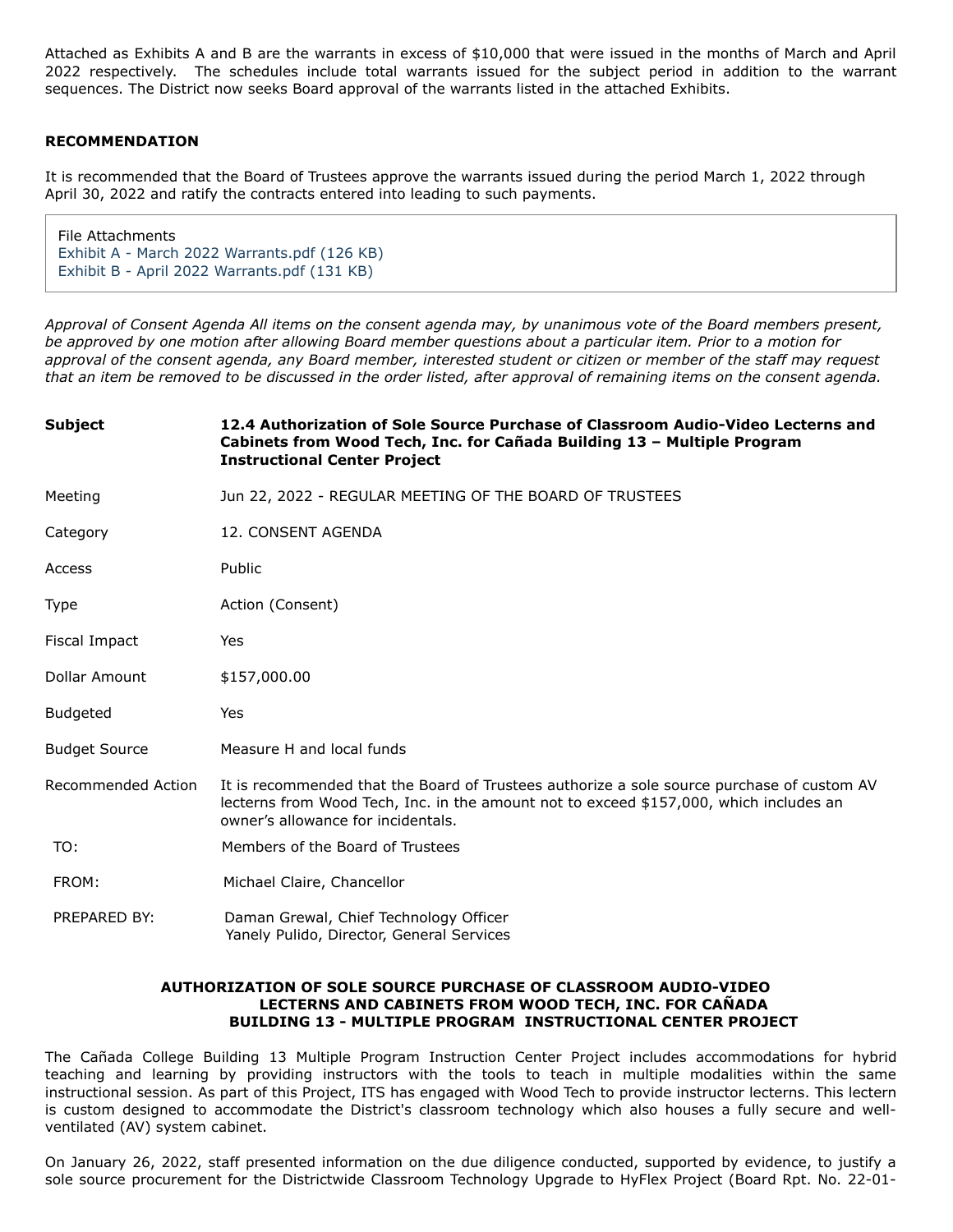03CA). Therefore, similar to that project, staff has determined that Wood Tech, Inc. is the sole source vendor with the only known product or service that will meet the specialized needs of the District and perform the intended function for the Cañada College Building 13 Multiple Program Instruction Center Project.

Wood Tech is a minority-owned and local company based out of Oakland, California, and it is one of Bay Area's best in making customized technology-based furniture. Additionally, Wood Tech is a Green company where sustainable and renewed wood is only used through its manufacturing, as well as environmentally safe components to assemble all of the custom-built lecterns.

The District intends to enter to purchase approximately 20 AV lecterns for a total cost of \$142,000 using Measure H and local funds.

#### **RECOMMENDATION**

It is recommended that the Board of Trustees authorize a sole source purchase of custom AV lecterns from Wood Tech, Inc. in the amount not to exceed \$157,000, which includes an owner's allowance for incidentals.

*Approval of Consent Agenda All items on the consent agenda may, by unanimous vote of the Board members present, be approved by one motion after allowing Board member questions about a particular item. Prior to a motion for approval of the consent agenda, any Board member, interested student or citizen or member of the staff may request that an item be removed to be discussed in the order listed, after approval of remaining items on the consent agenda.*

| <b>Subject</b>     | 12.5 Rejection of Bid for Skyline College Buildings 3/7 Exhaust Fan and Building 7<br><b>HVAC Split Unit Replacement Project</b>                                                                       |
|--------------------|--------------------------------------------------------------------------------------------------------------------------------------------------------------------------------------------------------|
| Meeting            | Jun 22, 2022 - REGULAR MEETING OF THE BOARD OF TRUSTEES                                                                                                                                                |
| Category           | 12. CONSENT AGENDA                                                                                                                                                                                     |
| Access             | Public                                                                                                                                                                                                 |
| <b>Type</b>        | Action (Consent)                                                                                                                                                                                       |
| Fiscal Impact      | No                                                                                                                                                                                                     |
| <b>Budgeted</b>    | Yes                                                                                                                                                                                                    |
| Recommended Action | It is recommended that the Board of Trustees reject the bid and authorize Facilities to re-bid<br>the Skyline College Buildings 3/7 Exhaust Fan and Building 7 HVAC Split Unit Replacement<br>Project. |
| TO:                | Members of the Board of Trustees                                                                                                                                                                       |
| FROM:              | Michael Claire, Chancellor                                                                                                                                                                             |
| PREPARED BY:       | Richard Storti, Executive Vice Chancellor of Administrative Services<br>Michele Rudovsky, Director of Maintenance and Operations                                                                       |

# **REJECTION OF BID FOR SKYLINE COLLEGE BUILDINGS 3/7 EXHAUST FAN AND BUILDING 7 HVAC SPLIT UNIT REPLACEMENT PROJECT**

Skyline College buildings 3 and 7 exhaust fan and building 7 heating, ventilating, and air-conditioning (HVAC) systems are antiquated and need to be replaced. The general scope of work for the project includes:

- Building 3: Replace exhaust fans and associated sound attenuator, ductwork, damaged electrical conduit, cables, etc. in the roof.
- Building 7: Replace exhaust fans and associated ductwork in the roof. Replace condensing units, line sets, TXVs, solenoid valves and evaporator coil associated with the air conditioning units CU-7-1 (AHU-7-1) and CU-7-2 (AHU-7-2).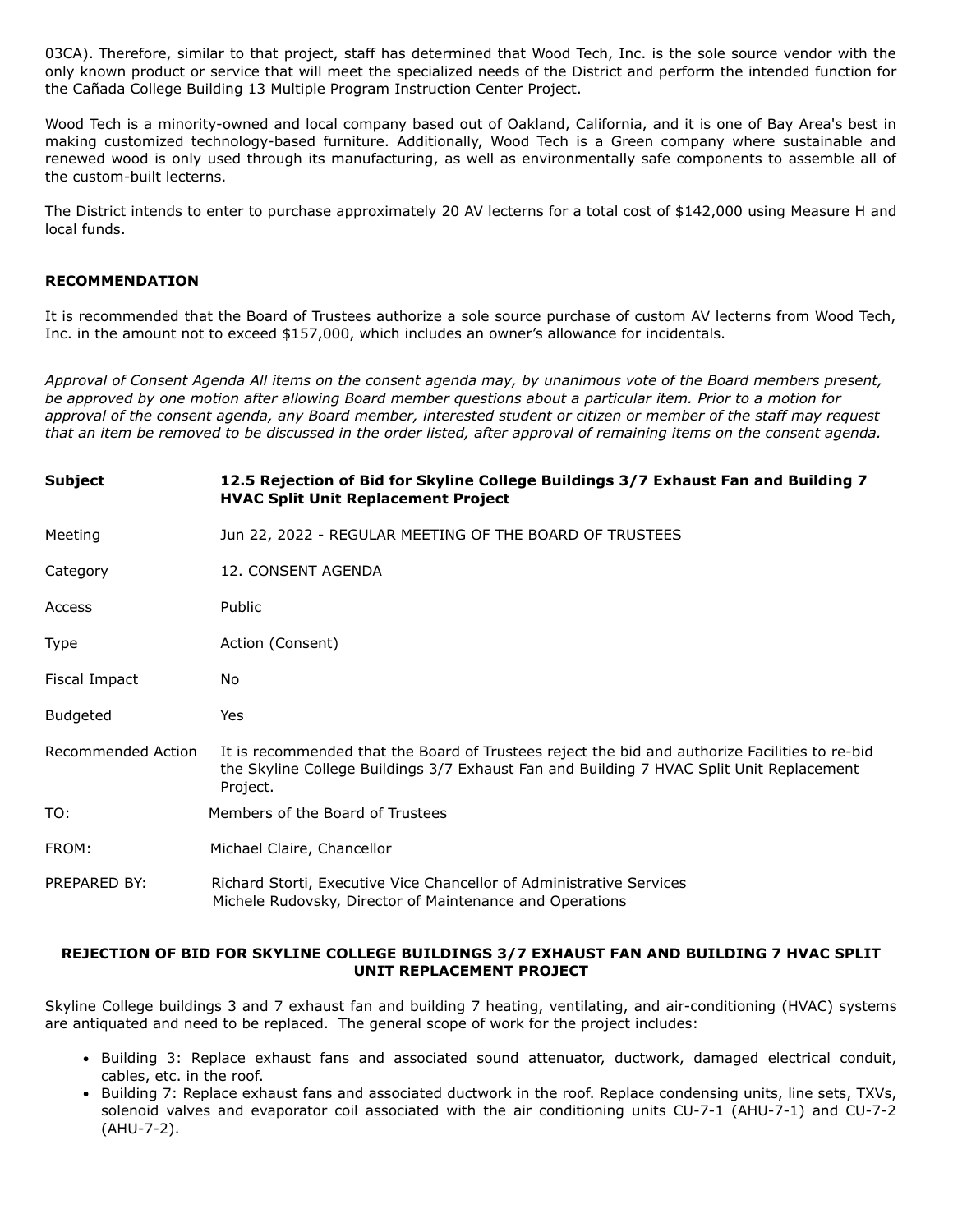The District's Facilities Planning department advertised this construction opportunity (Bid #86886) to C-20 licensed HVAC contractors through the District's online bid portal and a formal Advertisement to Bid was published in a local newspaper for two consecutive weeks on May 5 and 12, 2022. Two (2) contractors attended the mandatory pre-bid conferences held on May 12 and 17, 2022.

On May 25, 2022, the District received one responsive (1) bid for the project as follows:

| Contractor             | <b>Total Bid</b> |
|------------------------|------------------|
| O.C. McDonald Co., Inc | \$1,445,059      |

Staff conducted its due diligence process to validate that the proposal met the project's minimum requirements and found that the cost proposal exceeded the project budget target for construction costs by 208%. Therefore, staff recommends the Board to reject the bid. Staff also recommends to re-bid the project to foster more competition.

# **RECOMMENDATION**

It is recommended that the Board of Trustees reject the bid and authorize Facilities to re-bid the Skyline College Buildings 3/7 Exhaust Fan and Building 7 HVAC Split Unit Replacement Project.

*Approval of Consent Agenda All items on the consent agenda may, by unanimous vote of the Board members present, be approved by one motion after allowing Board member questions about a particular item. Prior to a motion for approval of the consent agenda, any Board member, interested student or citizen or member of the staff may request that an item be removed to be discussed in the order listed, after approval of remaining items on the consent agenda.*

| Subject            | 12.6 Approval of Request for Approval of Internal Borrowing                                                                                                                                                                                                                                                                                                                                                        |  |
|--------------------|--------------------------------------------------------------------------------------------------------------------------------------------------------------------------------------------------------------------------------------------------------------------------------------------------------------------------------------------------------------------------------------------------------------------|--|
| Meeting            | Jun 22, 2022 - REGULAR MEETING OF THE BOARD OF TRUSTEES                                                                                                                                                                                                                                                                                                                                                            |  |
| Category           | 12. CONSENT AGENDA                                                                                                                                                                                                                                                                                                                                                                                                 |  |
| Access             | Public                                                                                                                                                                                                                                                                                                                                                                                                             |  |
| Type               | Action (Consent)                                                                                                                                                                                                                                                                                                                                                                                                   |  |
| Recommended Action | It is recommended that the Board of Trustees approve the internal borrowing of up to \$25<br>million for up to six months, as needed, for cash flow purposes for the period of July 1, 2022,<br>through December 31, 2022. It is further recommended that the Board adopt Resolution No.<br>22-17 authorizing an inter-fund transfer for 2022-23 from the capital outlay fund to the<br>unrestricted general fund. |  |
| TO:                | Members of the Board of Trustees                                                                                                                                                                                                                                                                                                                                                                                   |  |
| FROM:              | Michael Claire, Chancellor                                                                                                                                                                                                                                                                                                                                                                                         |  |

PREPARED BY: Richard Storti, Executive Vice Chancellor

#### **APPROVAL OF REQUEST FOR APPROVAL OF INTERNAL BORROWING**

Since the District achieved community-supported (i.e., basic-aid) status, it has not received general apportionment (Student Centered Funding Formula or SCFF) payments from the State. While in the past Tax Revenue Anticipation Notes (TRANs) were employed to assist the District with maintaining adequate cash balances to avoid cash flow disruption, the District's current cash balance, as well as investments, disqualifies the District from this short-term borrowing solution. Fortunately, the District has sufficient non-bond cash in its Capital Outlay Fund to meet the District's cash needs for 2022-23. Annually, staff requests the Board to adopt a resolution authorizing the District the ability to internally borrow up to \$25 million from the non-bond cash in the Capital Outlay Fund for no longer than a sixmonth period to mitigate any cash shortfalls in the General Fund during the fall pending receipt of the first influx of property tax receipts from the County of San Mateo in December. This request mirrors requests from prior years.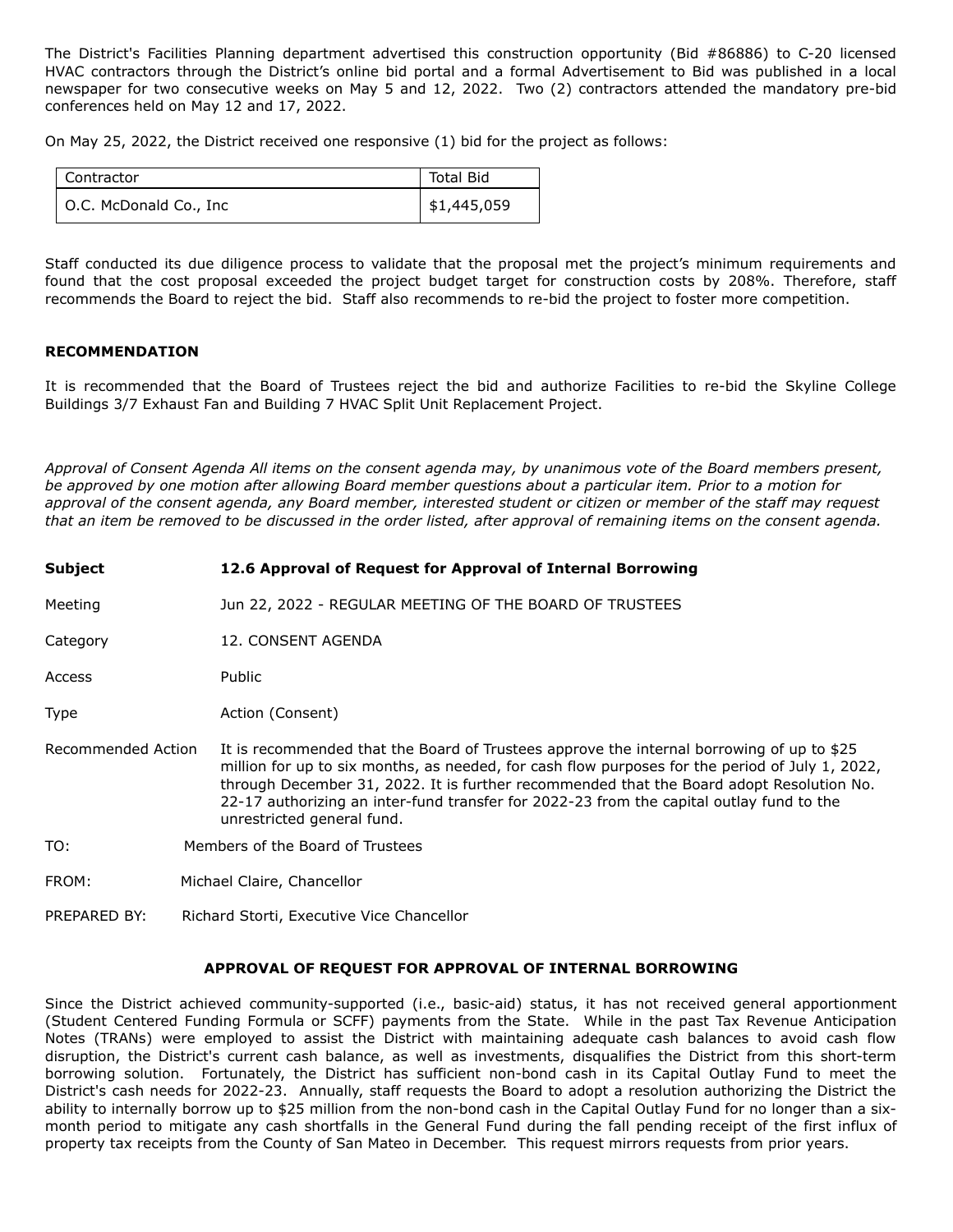#### **RECOMMENDATION**

It is recommended that the Board of Trustees approve the internal borrowing of up to \$25 million for up to six months, as needed, for cash flow purposes for the period of July 1, 2022, through December 31, 2022. It is further recommended that the Board adopt Resolution No. 22-17 authorizing an inter-fund transfer for 2022-23 from the capital outlay fund to the unrestricted general fund.

File Attachments [Brd Resolution to Move Funds 2022-23 - Reso. No. 22-17.pdf \(111 KB\)](https://go.boarddocs.com/ca/smccd/Board.nsf/files/CFFQGQ67C940/$file/Brd%20%20Resolution%20to%20Move%20Funds%202022-23%20-%20Reso.%20No.%2022-17.pdf)

*Approval of Consent Agenda All items on the consent agenda may, by unanimous vote of the Board members present, be approved by one motion after allowing Board member questions about a particular item. Prior to a motion for approval of the consent agenda, any Board member, interested student or citizen or member of the staff may request that an item be removed to be discussed in the order listed, after approval of remaining items on the consent agenda.*

| <b>Subject</b>     | 12.7 Adoption of Resolution 22-14 Establishing 2022-23 Budget Limits                                                                                                                                                                                                                                            |
|--------------------|-----------------------------------------------------------------------------------------------------------------------------------------------------------------------------------------------------------------------------------------------------------------------------------------------------------------|
| Meeting            | Jun 22, 2022 - REGULAR MEETING OF THE BOARD OF TRUSTEES                                                                                                                                                                                                                                                         |
| Category           | 12. CONSENT AGENDA                                                                                                                                                                                                                                                                                              |
| Access             | <b>Public</b>                                                                                                                                                                                                                                                                                                   |
| Type               | Action (Consent)                                                                                                                                                                                                                                                                                                |
| Recommended Action | It is recommended that the Board of Trustees adopt Resolution No. 22-14 in compliance with<br>California Government Code Section 7910 (SB 1352, Chapter 1205, Statutes of 1980) for<br>establishment of the 2022-23 appropriations limit at \$210,660,280 as described in the<br>attached Gann Limit Worksheet. |
| TO:                | Members of the Board of Trustees                                                                                                                                                                                                                                                                                |
| FROM:              | Michael Claire, Chancellor                                                                                                                                                                                                                                                                                      |
| PREPARED BY:       | Richard Storti, Executive Vice Chancellor of Administrative Services                                                                                                                                                                                                                                            |

## **ADOPTION OF RESOLUTION 22-14 ESTABLISHING 2022-23 BUDGET LIMITS**

Government Code Section 7910 (SB 1352, Chapter 1205, Statutes of 1980) requires that the Board establish, by resolution, its appropriations limit for each fiscal year. The Gann Limit Worksheet has been available in the Chancellor's Office since June 3, 2022, and provides the basis for approval of Resolution No. 22-14.

The appropriations limit for 2022-23 totaled \$192,525,926; however, was decreased to \$182,276,356 with the application of the price factor of 1.0755, as provided by the California State Department of Finance, and the population FTES change factor of .8803. The calculated appropriations subject to limit for 2022-23 is \$210,660,280 or \$28,383,924 higher than the appropriations limit of \$182,276,356. Per state law, the District will notify the Department of Finance to transfer surplus State Appropriation Limit authority from the State to the District per Government Code Section 7902.1(c); thereby increasing the appropriations limit for 2022-23 from \$182,276,356 to \$210,660,280.

# **RECOMMENDATION**

It is recommended that the Board of Trustees adopt Resolution No. 22-14 in compliance with California Government Code Section 7910 (SB 1352, Chapter 1205, Statutes of 1980) for establishment of the 2022-23 appropriations limit at \$210,660,280 as described in the attached Gann Limit Worksheet.

File Attachments [2022-23 GANN LIMIT WORKSHEET.pdf \(117 KB\)](https://go.boarddocs.com/ca/smccd/Board.nsf/files/CF2TNT783A25/$file/2022-23%20GANN%20LIMIT%20WORKSHEET.pdf) [Resolution No. 22-14.pdf \(116 KB\)](https://go.boarddocs.com/ca/smccd/Board.nsf/files/CFFN525BFED1/$file/Resolution%20No.%2022-14.pdf)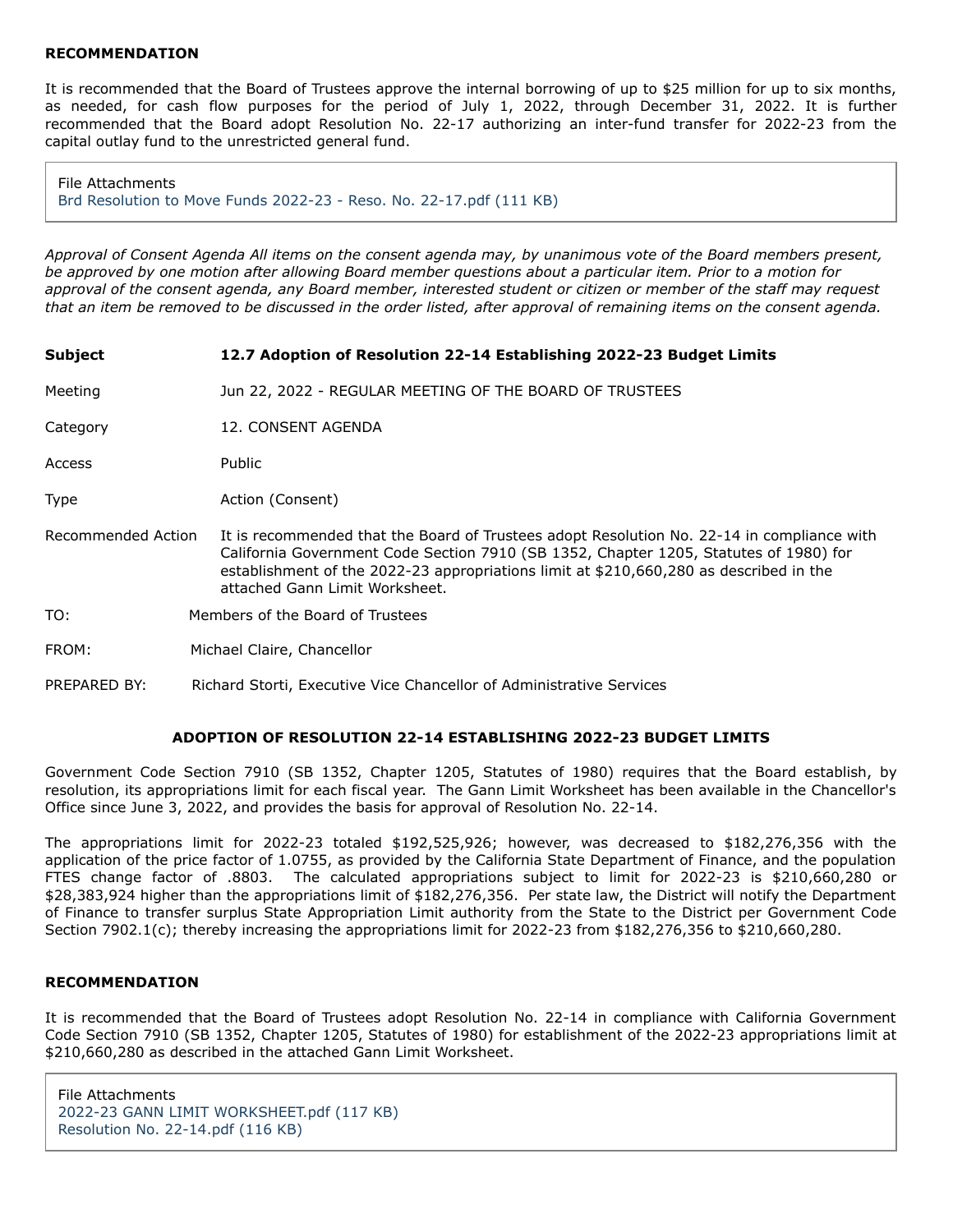*Approval of Consent Agenda All items on the consent agenda may, by unanimous vote of the Board members present, be approved by one motion after allowing Board member questions about a particular item. Prior to a motion for approval of the consent agenda, any Board member, interested student or citizen or member of the staff may request that an item be removed to be discussed in the order listed, after approval of remaining items on the consent agenda.*

| <b>Subject</b>        | 12.8 Approval of Contract Award for Districtwide Elevator Inspection and<br>Maintenance Services with Kone, Inc.                                                                                                                                                                                                                                                                                                                                                                                                                                                                                                                        |
|-----------------------|-----------------------------------------------------------------------------------------------------------------------------------------------------------------------------------------------------------------------------------------------------------------------------------------------------------------------------------------------------------------------------------------------------------------------------------------------------------------------------------------------------------------------------------------------------------------------------------------------------------------------------------------|
| Meeting               | Jun 22, 2022 - REGULAR MEETING OF THE BOARD OF TRUSTEES                                                                                                                                                                                                                                                                                                                                                                                                                                                                                                                                                                                 |
| Category              | 12. CONSENT AGENDA                                                                                                                                                                                                                                                                                                                                                                                                                                                                                                                                                                                                                      |
| Access                | Public                                                                                                                                                                                                                                                                                                                                                                                                                                                                                                                                                                                                                                  |
| <b>Type</b>           | Action (Consent)                                                                                                                                                                                                                                                                                                                                                                                                                                                                                                                                                                                                                        |
| <b>Preferred Date</b> | Jun 22, 2022                                                                                                                                                                                                                                                                                                                                                                                                                                                                                                                                                                                                                            |
| <b>Absolute Date</b>  | Jun 22, 2022                                                                                                                                                                                                                                                                                                                                                                                                                                                                                                                                                                                                                            |
| Fiscal Impact         | Yes                                                                                                                                                                                                                                                                                                                                                                                                                                                                                                                                                                                                                                     |
| Dollar Amount         | \$570,000.00                                                                                                                                                                                                                                                                                                                                                                                                                                                                                                                                                                                                                            |
| <b>Budgeted</b>       | Yes                                                                                                                                                                                                                                                                                                                                                                                                                                                                                                                                                                                                                                     |
| <b>Budget Source</b>  | Local Funds for Maintenance Services                                                                                                                                                                                                                                                                                                                                                                                                                                                                                                                                                                                                    |
| Recommended Action    | It is recommended that the Board of Trustees authorize the Chancellor, or his designee, to<br>execute a five-year contract with Kone, Inc. for districtwide elevator inspection and<br>maintenance services RFP 86876, in an amount not to exceed \$470,000 plus an annual<br>\$20,000 allowance for the cost of any unforeseen minor repairs. If applicable, annual price<br>adjustments for the fourth- and fifth-year contract periods may not exceed three percent<br>(3%) of the annual average increase from the previous year in the United States Department<br>of Labor Bureau of Labor Statistics Producer Price Index (PPI). |
| TO:                   | Members of the Board of Trustees                                                                                                                                                                                                                                                                                                                                                                                                                                                                                                                                                                                                        |
| FROM:                 | Michael Claire, Chancellor                                                                                                                                                                                                                                                                                                                                                                                                                                                                                                                                                                                                              |
| PREPARED BY:          | Yanely Pulido, Director of General Services<br>Bob Domenici, Supervisor, General Services                                                                                                                                                                                                                                                                                                                                                                                                                                                                                                                                               |

#### **APPROVAL OF CONTRACT AWARD FOR DISTRICTWIDE ELEVATOR INSPECTION AND MAINTENANCE SERVICES WITH KONE, INC.**

There are 45 vertical lift devices (40 elevators, 1 dumbwaiter and 4 chairlifts) districtwide. The District's inspection and maintenance service agreement with ThyssenKrupp Elevator Corporation will expire June 30, 2022. California Labor Code §7300 requires that elevator maintenance, repairs and construction be performed by qualified elevator mechanics, expertise beyond that of Facilities Department engineering staff. In order to achieve optimal performance and safety as well as to ensure that monthly preventive maintenance is performed on elevators, dumbwaiters and chairlifts, District Staff conducted a formal, detailed selection process for an elevator contractor to provide the following services:

- Monthly maintenance and inspection of existing elevators
- Entrapment rescues
- Minor repairs on items not covered in the maintenance contract
- Five-year load testing
- Consultation and serviceability reviews for new vertical lift devices to be installed in new or renovated facilities
- Training of District maintenance personnel on such topics as entrapment rescues, first responder training for elevator malfunctions, and elevator maintenance safety protocols.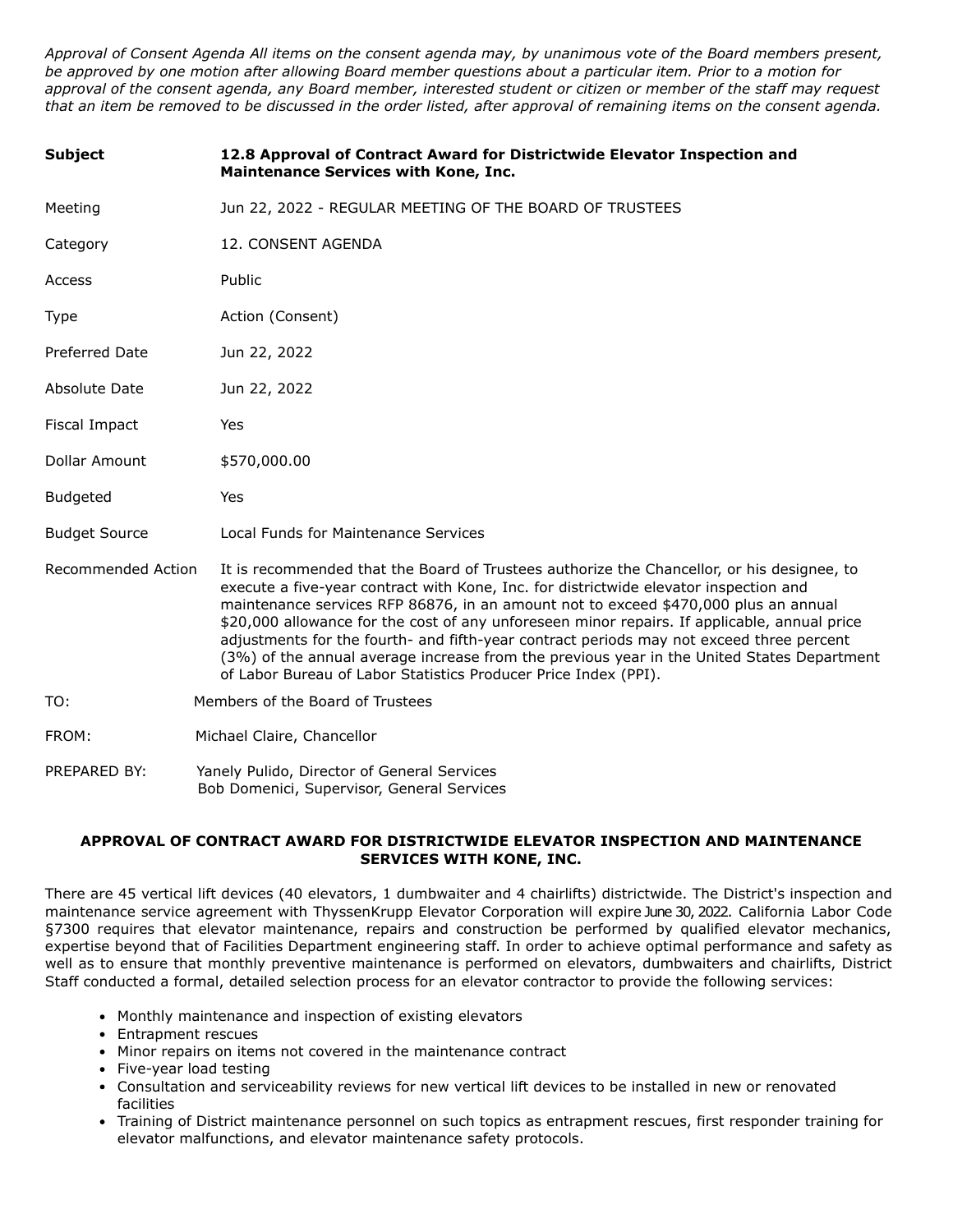On April 14, 2022, the District issued a Request for Proposals (RFP) #86876 for a multi-year elevator maintenance contract. An announcement for this business opportunity was released through the District's online bid portal and a formal notice was published in a local newspaper for two consecutive weeks on April 14, and 21, 2022. Three (3) vendors attended the mandatory bid walk on April 20, 2022 and, in order to allow for more participation in the process, the District decided to add another mandatory bid walk on May 4, 2022 and extend the deadline for the responses to May 18, 2022. The term of the contract is for five years.

The District received four proposals from the following firms which were reviewed and evaluated using the following criteria: cover letter, experience and references, key personnel, technicians experience, response time and cost.

| <b>Vendor Name</b>                    | <b>Price Proposal</b> |
|---------------------------------------|-----------------------|
| TKF                                   | 81,928.00             |
| Kone, Inc.                            | 92,832.00             |
| San Francisco Elevator Services, Inc. | 93,360.00             |
| Otis Elevator                         | \$118,327.80          |

A panel comprised of Facilities Department staff and a General Services Department representative evaluated the proposals. It was determined that TKE's proposal, although the lowest cost, was deemed non-responsive for failure to submit all of the required proposal contents as indicated in the RFP. At the conclusion of the evaluation process, it was determined that Kone Inc. can provide the most experienced technicians available locally, efficient service response times and readily available parts most beneficial to the District.

## **RECOMMENDATION**

It is recommended that the Board of Trustees authorize the Chancellor, or his designee, to execute a five-year contract with Kone, Inc. for districtwide elevator inspection and maintenance services RFP 86876, in an amount not to exceed \$470,000 plus an annual \$20,000 allowance for the cost of any unforeseen minor repairs. If applicable, annual price adjustments for the fourth- and fifth-year contract periods may not exceed three percent (3%) of the annual average increase from the previous year in the United States Department of Labor Bureau of Labor Statistics Producer Price Index (PPI).

*Approval of Consent Agenda All items on the consent agenda may, by unanimous vote of the Board members present, be approved by one motion after allowing Board member questions about a particular item. Prior to a motion for approval of the consent agenda, any Board member, interested student or citizen or member of the staff may request that an item be removed to be discussed in the order listed, after approval of remaining items on the consent agenda.*

| <b>Subject</b>       | 12.9 Annual Review and Approval of Instructional Material Fees                                            |
|----------------------|-----------------------------------------------------------------------------------------------------------|
| Meeting              | Jun 22, 2022 - REGULAR MEETING OF THE BOARD OF TRUSTEES                                                   |
| Category             | 12. CONSENT AGENDA                                                                                        |
| Access               | Public                                                                                                    |
| Type                 | Action (Consent)                                                                                          |
| Preferred Date       | Jun 22, 2022                                                                                              |
| Absolute Date        | Jun 22, 2022                                                                                              |
| Fiscal Impact        | No.                                                                                                       |
| <b>Budgeted</b>      | No.                                                                                                       |
| <b>Budget Source</b> | n/a                                                                                                       |
| Recommended Action   | It is recommended that the Board of Trustees approve the Annual Review of Instructional<br>Material Fees. |
| TO:                  | Members of the Board of Trustees                                                                          |
| FROM:                | Michael Claire, Chancellor                                                                                |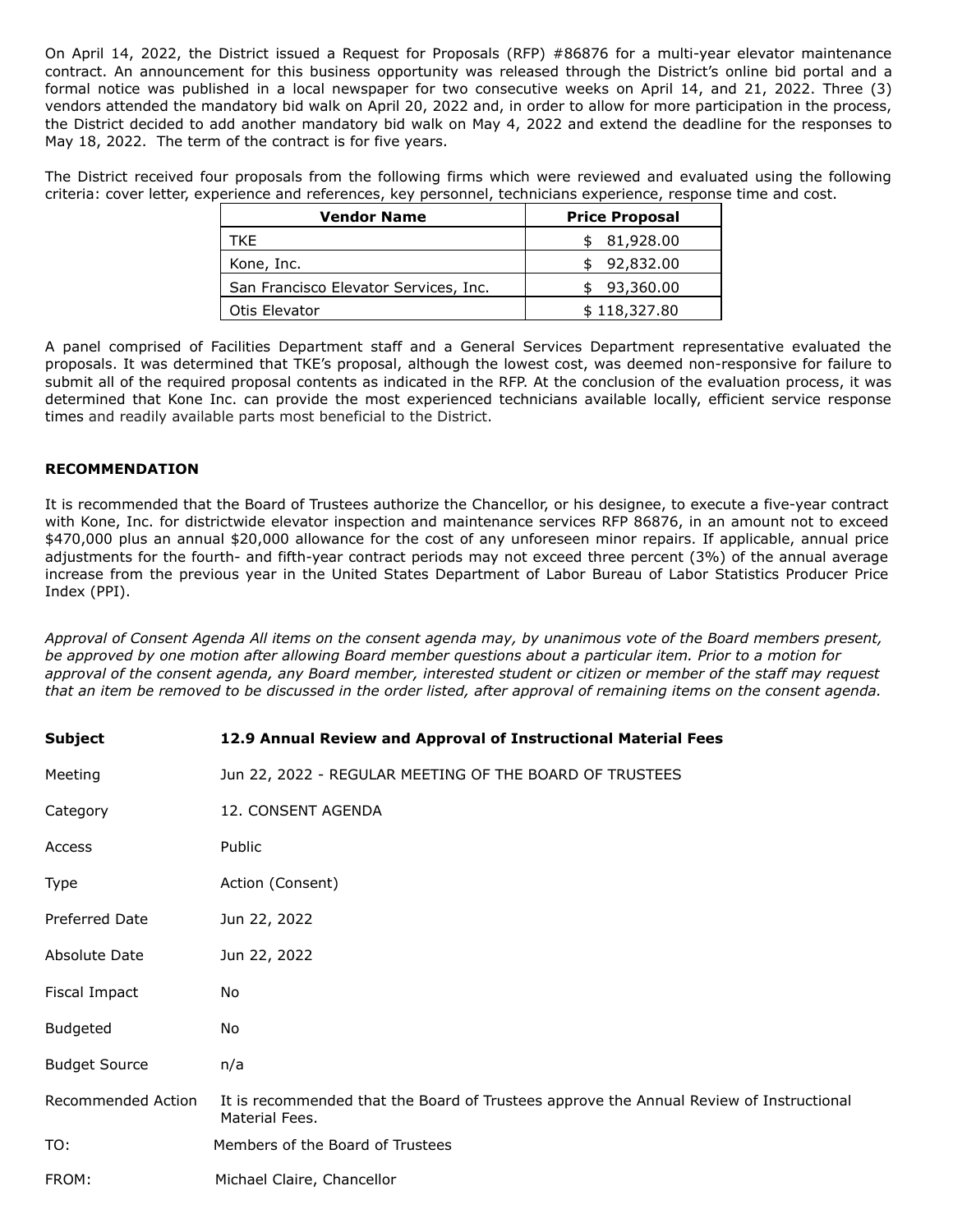#### **ANNUAL REVIEW AND APPROVAL OF INSTRUCTIONAL MATERIALS FEES**

San Mateo County Community College District has developed an approval and annual review process for Instructional Material Fees to ensure that the District is in compliance with the California Code of Regulations (§59402) and Board Policy 8.70. The Board Policy states that students may only be required to pay for materials that are of continuing value to them outside of the classroom setting.

The Instructional Offices of Cañada College, College of San Mateo and Skyline College have reviewed the proposed instructional material fees for 2022-2023 to ensure compliance with the regulations and Board Policy 8.70. The fees are attached as Exhibits A, B and C respectively for the Board of Trustees to review and approve.

## **RECOMMENDATION**

It is recommended that the Board of Trustees approve the Annual Review of Instructional Material Fees.

File Attachments [Instructional Material Fees\\_2022-23\\_Attachment A\\_CAN.pdf \(10 KB\)](https://go.boarddocs.com/ca/smccd/Board.nsf/files/CFFPXS6356B7/$file/Instructional%20Material%20Fees_2022-23_Attachment%20A_CAN.pdf) [Instructional Material Fees\\_2022-23\\_Attachment B\\_CSM.pdf \(165 KB\)](https://go.boarddocs.com/ca/smccd/Board.nsf/files/CFFPXX63594D/$file/Instructional%20Material%20Fees_2022-23_Attachment%20B_CSM.pdf) [Instructional Material Fees\\_2022-23\\_Attachment C\\_SKY.pdf \(26 KB\)](https://go.boarddocs.com/ca/smccd/Board.nsf/files/CFFPY5635DAF/$file/Instructional%20Material%20Fees_2022-23_Attachment%20C_SKY.pdf)

*Approval of Consent Agenda All items on the consent agenda may, by unanimous vote of the Board members present, be approved by one motion after allowing Board member questions about a particular item. Prior to a motion for approval of the consent agenda, any Board member, interested student or citizen or member of the staff may request that an item be removed to be discussed in the order listed, after approval of remaining items on the consent agenda.*

| <b>Subject</b>       | 12.10 Approval of Contract Award for the 2022-2023 Student Accidental Injury<br><b>Insurance Program with Cypress Risk Management, LLC</b>                                                                                                                                                                                                                                                                                                                                                   |
|----------------------|----------------------------------------------------------------------------------------------------------------------------------------------------------------------------------------------------------------------------------------------------------------------------------------------------------------------------------------------------------------------------------------------------------------------------------------------------------------------------------------------|
| Meeting              | Jun 22, 2022 - REGULAR MEETING OF THE BOARD OF TRUSTEES                                                                                                                                                                                                                                                                                                                                                                                                                                      |
| Category             | 12. CONSENT AGENDA                                                                                                                                                                                                                                                                                                                                                                                                                                                                           |
| Access               | Public                                                                                                                                                                                                                                                                                                                                                                                                                                                                                       |
| Type                 | Action (Consent)                                                                                                                                                                                                                                                                                                                                                                                                                                                                             |
| Preferred Date       | Jun 22, 2022                                                                                                                                                                                                                                                                                                                                                                                                                                                                                 |
| <b>Absolute Date</b> | Jun 22, 2022                                                                                                                                                                                                                                                                                                                                                                                                                                                                                 |
| Fiscal Impact        | Yes                                                                                                                                                                                                                                                                                                                                                                                                                                                                                          |
| Dollar Amount        | \$4,184,500.00                                                                                                                                                                                                                                                                                                                                                                                                                                                                               |
| <b>Budgeted</b>      | Yes                                                                                                                                                                                                                                                                                                                                                                                                                                                                                          |
| <b>Budget Source</b> | College General Funds                                                                                                                                                                                                                                                                                                                                                                                                                                                                        |
| Recommended Action   | It is recommended that the Board of Trustees authorize the Chancellor, or his designee, to<br>execute a one-year contract, with an option to renew for up to four (4) additional one-year<br>terms, with Cypress Risk Management, LLC as its Broker of Record for Student Accidental<br>Injury Insurance Services RFP 86874; and approve Cypress Risk Management's 2022-2023<br>intercollegiate sports and student accident BASE insurance proposal in an amount not to<br>exceed \$184,500. |
| TO:                  | Members of the Board of Trustees                                                                                                                                                                                                                                                                                                                                                                                                                                                             |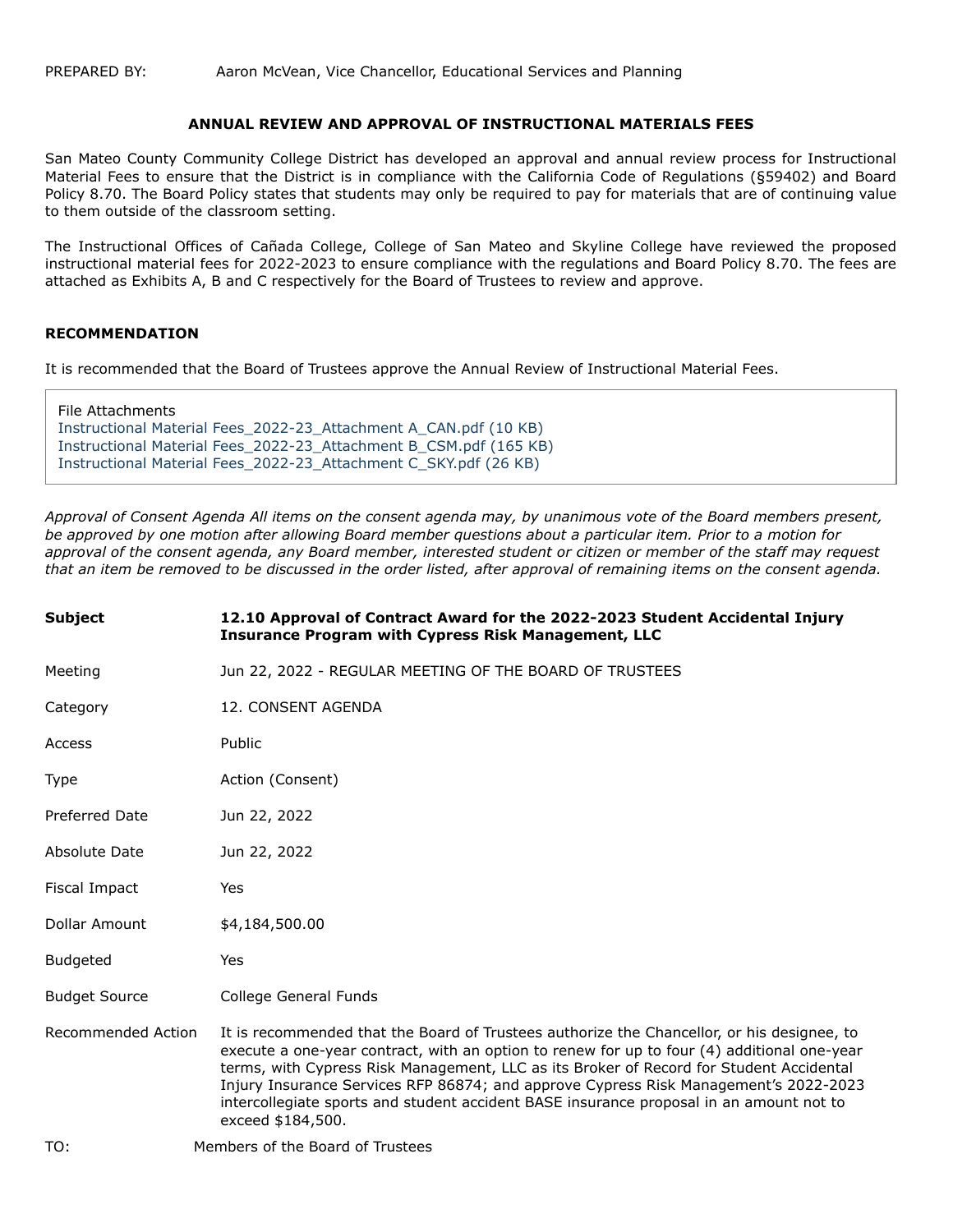FROM: Michael Claire, Chancellor

PREPARED BY: Richard Storti, Executive Vice Chancellor of Administrative Services Yanely Pulido, Director, General Services

#### **APPROVAL OF CONTRACT AWARD FOR THE 2022-2023 STUDENT ACCIDENTAL INJURY INSURANCE PROGRAM WITH CYPRESS RISK MANAGEMENT, LLC**

The District has maintained a student accidental injury insurance program since 1961, providing coverage for all enrolled students of the District. In an effort to maintain best business practices and high-quality services for our students, while minimizing premium increases, the District conducts a periodic search for an insurance plan that can provide features equitable with previous years' plans at a reasonable cost. On April 25, 2022, the District issued a Request for Proposals (RFP) #86874 for Student Accidental Injury Insurance Services. An announcement for this business opportunity was released through the District's online bid portal and a formal notice was published in a local newspaper for two consecutive weeks on April 25, and May 2, 2022.

On May 17, 2022 the District received two proposals from the following firms which were reviewed and evaluated using the following criteria: cover letter/description of services; experience and ability; client responsiveness; references; proposed pricing; and responsiveness, quality and completeness of proposal.

| Firm                                               | <b>Fee Proposal</b>             |
|----------------------------------------------------|---------------------------------|
| Cypress Risk Management, LLC                       | BASE: \$184,500 / CAT \$115,000 |
| Youth Insurance Agency, Inc. dba Student Insurance | (Non-Responsive)                |

After completion of the initial due diligence review of the two (2) submissions received, it was determined that Youth Insurance Agency's proposal was deemed non-responsive for failure to provide their proposed pricing as indicated in the RFP. An evaluation committee consisting of representatives from the Cañada, CSM and Skyline Athletics Department and the Office of the Executive Vice Chancellor of Administrative Services, evaluated the responsive proposal.

At the conclusion of the evaluation process, it was determined that Cypress Risk Management's proposal provides comparable coverage for the major features of the expiring policy and would provide the best services needed to execute the student accidental injury insurance benefit goals of the District. Cypress Risk Management will: **s**upport college staff, students and their families through the entire claim process (explanation of benefits, status of claims, and connects medical providers and insurance carriers); provide a variety of ways for claims to be submitted (e-mail, fax, online portal), and most importantly, their level of services will help reduce the amount of time that the college athletic trainers dedicate to manage injury claims, which will allow more time for the athletic trainers to work with studentathletes in terms of care and prevention of injuries.

In regards to proposed pricing, Cypress Risk Management's premium for the intercollegiate sports and student accident BASE insurance coverage is \$184,500, inclusive of a ten percent (10%) agent/broker commission, which is a 13.25% increase from 2021-2022 premium. Cypress Risk Management's premium for the intercollegiate sports and student accident Catastrophic (CAT) Insurance coverage is \$115,000, inclusive of a ten percent (10%) agent/broker commission, which is a 247.69% increase from 2021-2022 premium. The catastrophic insurance coverage quote is high due to the timing of the RFP, and the volume of submissions received by the underwriter; therefore, the underwriter used a manual rating for the District's quote. Staff is confident that a lower premium can be requested which will be based on the District's complete information, claims history, and loss runs. Staff will work with Cypress Risk Management as the District's Broker of Record to go back out to market to solicit additional quotes for the Catastrophic insurance coverage, which will be presented to the Board for its consideration and approval.

The annual costs for the basic and catastrophic coverages are funded by the college general fund budgets.

## **RECOMMENDATION**

It is recommended that the Board of Trustees authorize the Chancellor, or his designee, to execute a one-year contract, with an option to renew for up to four (4) additional one-year terms, with Cypress Risk Management, LLC as its Broker of Record for Student Accidental Injury Insurance Services RFP 86874; and approve Cypress Risk Management's 2022- 2023 intercollegiate sports and student accident BASE insurance proposal in an amount not to exceed \$184,500.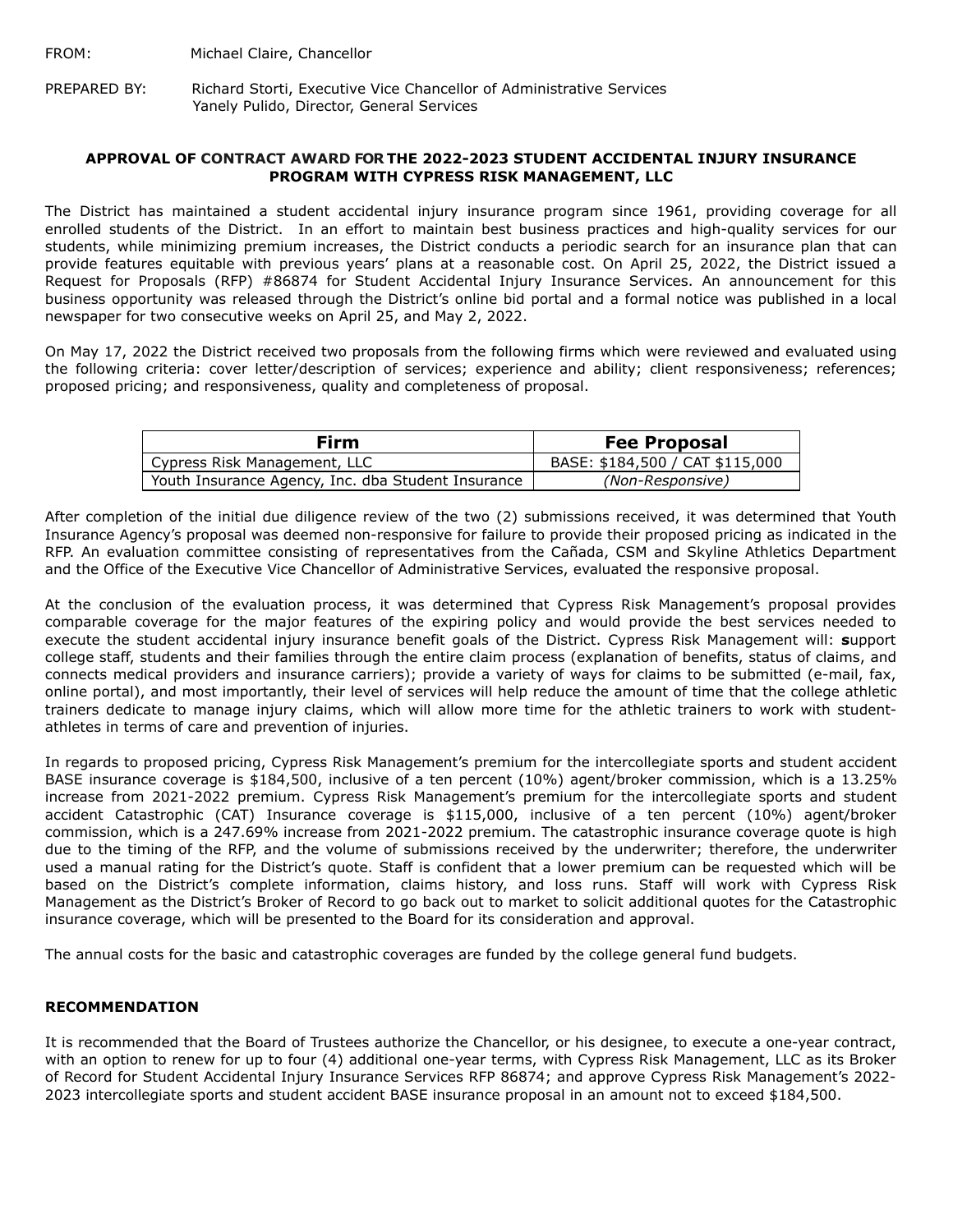*Approval of Consent Agenda All items on the consent agenda may, by unanimous vote of the Board members present, be approved by one motion after allowing Board member questions about a particular item. Prior to a motion for approval of the consent agenda, any Board member, interested student or citizen or member of the staff may request that an item be removed to be discussed in the order listed, after approval of remaining items on the consent agenda.*

# **13. OTHER RECOMMENDATIONS**

| <b>Subject</b>     | 13.1 Adoption of the 2022-23 Tentative Budget (Time Allotted: 30 min.)                                                                           |
|--------------------|--------------------------------------------------------------------------------------------------------------------------------------------------|
| Meeting            | Jun 22, 2022 - REGULAR MEETING OF THE BOARD OF TRUSTEES                                                                                          |
| Category           | 13. OTHER RECOMMENDATIONS                                                                                                                        |
| Access             | <b>Public</b>                                                                                                                                    |
| Type               | Action                                                                                                                                           |
| Recommended Action | It is recommended that the Board of Trustees adopt the 2022-23 Tentative Budget to comply<br>with California Code of Regulations Section §58305. |
| TO:                | Members of the Board of Trustees                                                                                                                 |
| FROM:              | Michael Claire, Chancellor                                                                                                                       |
| PREPARED BY:       | Richard Storti, Executive Vice Chancellor of Administrative Services                                                                             |

## **ADOPTION OF THE 2022-23 TENTATIVE BUDGET**

In accordance with State law, the 2022-23 Tentative Budget must be adopted by the Board of Trustees on or before July 1, 2022. The budget will be revised during the summer to reflect the needed changes resulting from passage of the State Budget and from the 2021-22 year-end close activities. The Tentative Budget also will be revised to reflect other revisions that occur up to the time that the 2022-23 Final Adopted Budget is presented to the Board of Trustees for approval on or before September 15, 2022.

## **RECOMMENDATION**

It is recommended that the Board of Trustees adopt the 2022-23 Tentative Budget to comply with California Code of Regulations Section §58305.

| File Attachments                                  |
|---------------------------------------------------|
| 22.23 Tentative Budget w Fund Tables.pdf (946 KB) |
| 2022-23 Tentative Slides FINAL.pdf (1,731 KB)     |

| <b>Subject</b>     | 13.2 Adoption of Resolution No. 22-15 Calling for an Election to be Held on<br>November 8, 2022, for the Election of Two Members of the Governing Board of the<br>San Mateo County Community College District (Time Allotted: 5 min.)                                                                                                                                                |  |  |
|--------------------|--------------------------------------------------------------------------------------------------------------------------------------------------------------------------------------------------------------------------------------------------------------------------------------------------------------------------------------------------------------------------------------|--|--|
| Meeting            | Jun 22, 2022 - REGULAR MEETING OF THE BOARD OF TRUSTEES                                                                                                                                                                                                                                                                                                                              |  |  |
| Category           | 13. OTHER RECOMMENDATIONS                                                                                                                                                                                                                                                                                                                                                            |  |  |
| Access             | Public                                                                                                                                                                                                                                                                                                                                                                               |  |  |
| <b>Type</b>        | Action                                                                                                                                                                                                                                                                                                                                                                               |  |  |
| Recommended Action | It is recommended that the Board of Trustees adopt the attached resolution and order an<br>election on November 8, 2022, for the purpose of electing one trustee for each of the Trustee<br>Areas 2 and 4, and authorize the Chancellor to take all steps and perform all actions<br>necessary to carry out, give effect to, and comply with the terms and intent of the resolution. |  |  |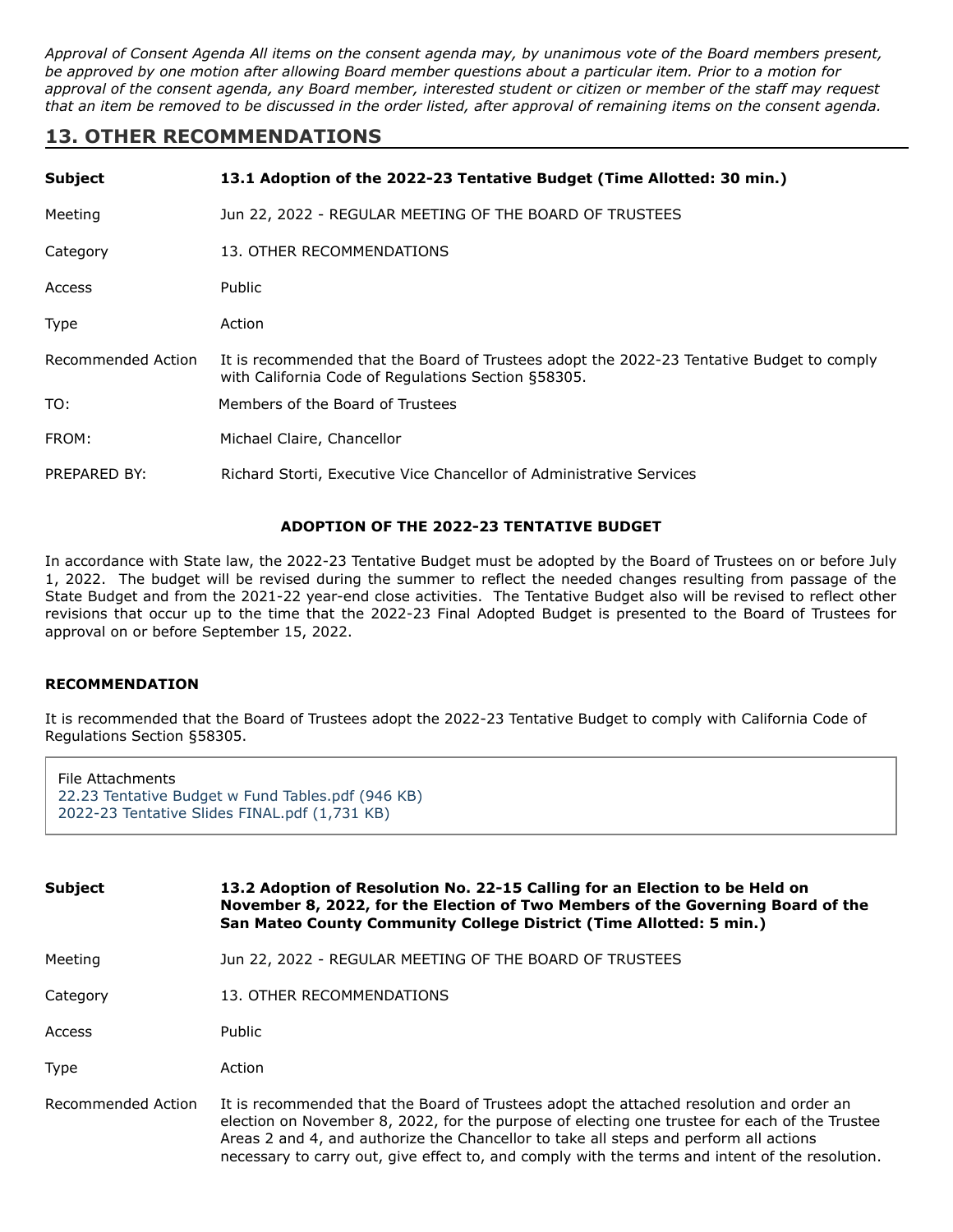| TO: | Members of the Board of Trustees |  |
|-----|----------------------------------|--|
|     |                                  |  |

FROM: Michael Claire, Chancellor

PREPARED BY: Mitchell Bailey, Vice Chancellor/Chief of Staff

#### **ADOPTION OF RESOLUTION NO. 22-15 CALLING FOR AN ELECTION TO BE HELD ON NOVEMBER 8, 2022, FOR THE ELECTION OF TWO MEMBERS OF THE GOVERNING BOARD OF THE SAN MATEO COUNTY COMMUNITY COLLEGE DISTRICT**

With the attached resolution, the Board of Trustees orders an election on November 8, 2022, for the purpose of electing candidates to seats for Trustee Areas 2 and 4, with each elected member serving a four-year term. Further, the resolution requests the Board of Supervisors of the County of San Mateo to make available the services of the San Mateo County Chief Elections Officer & Assessor–County Clerk–Recorder as the County Elections Official for the purpose of rendering services in the conduct of the election to be held on November 8, 2022.

#### **RECOMMENDATION**

It is recommended that the Board of Trustees adopt the attached resolution and order an election on November 8, 2022, for the purpose of electing one trustee for each of the Trustee Areas 2 and 4, and authorize the Chancellor to take all steps and perform all actions necessary to carry out, give effect to, and comply with the terms and intent of the resolution.

File Attachments [Resolution No 22-15 - 2022 Election.pdf \(115 KB\)](https://go.boarddocs.com/ca/smccd/Board.nsf/files/CFFR8D6CBD52/$file/Resolution%20No%2022-15%20-%202022%20Election.pdf)

| <b>Subject</b>        | 13.3 Approval of Cañada College Educational Master Plan (2022-27) (Time Allotted:<br>15 min.)                                                                         |  |
|-----------------------|-----------------------------------------------------------------------------------------------------------------------------------------------------------------------|--|
| Meeting               | Jun 22, 2022 - REGULAR MEETING OF THE BOARD OF TRUSTEES                                                                                                               |  |
| Category              | 13. OTHER RECOMMENDATIONS                                                                                                                                             |  |
| Access                | Public                                                                                                                                                                |  |
| Type                  | Action, Discussion                                                                                                                                                    |  |
| <b>Preferred Date</b> | Jun 22, 2022                                                                                                                                                          |  |
| Absolute Date         | Jun 22, 2022                                                                                                                                                          |  |
| Fiscal Impact         | No                                                                                                                                                                    |  |
| Recommended Action    | It is recommended that the Board approve the Educational Master Plan for 2022-27, including<br>the updated mission, vision and values statements from Cañada College. |  |
| TO:                   | Members of the Board of Trustees                                                                                                                                      |  |
| FROM:                 | Michael Claire, Chancellor                                                                                                                                            |  |
| PREPARED BY:          | Kim Lopez, President, Cañada College                                                                                                                                  |  |

## **APPROVAL OF CAÑADA COLLEGE EDUCATIONAL MASTER PLAN (2022-27)**

In accordance with Title 5 regulations, Cañada College is submitting its Educational Master Plan (2022-27), including updated mission, vision and values statements, for the Board's review and approval. The Plan is attached to this report.

The College implemented a comprehensive, inclusive, participatory governance process in updating its five-year strategic plan for the College. Overseen by the College's Planning & Budgeting Council (PBC) and implemented by an Educational Master Planning (EMP) Task Force appointed by the PBC, the process included a detailed review of internal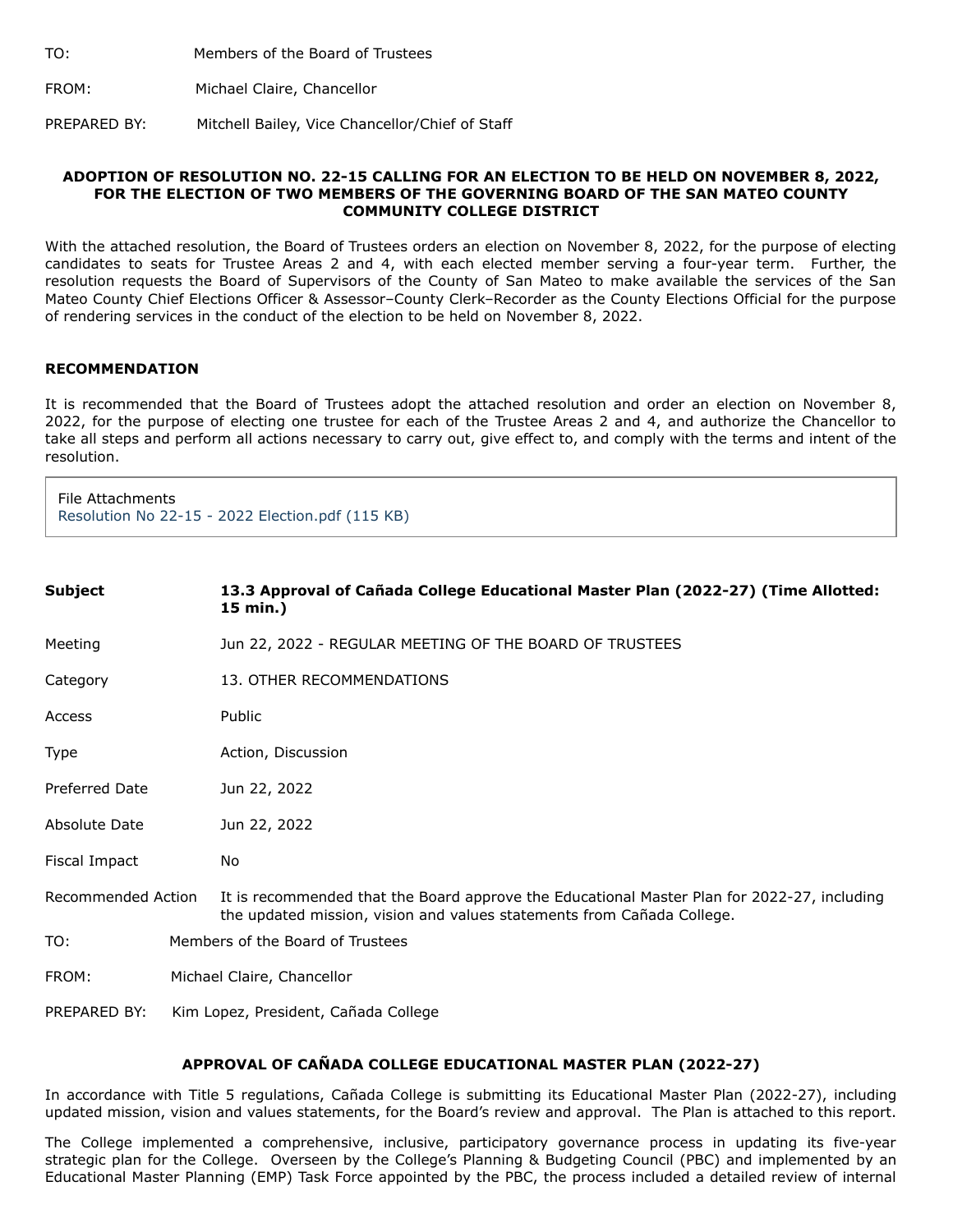data and assessments, a rigorous internal equity scan, including a campus cultural assessment conducted by a thirdparty consultant, as well as an environmental scan focused on demographic, social and economic changes in the region and beyond that affect the College and its students.

In accordance with Standard I.A., Mission, of the Accrediting Commission for Community and Junior College's (ACCJC), Cañada College also reviewed and updated its mission statement. In keeping with the College's priority of becoming an antiracist institution of higher education, the College also updated its vision and values statements to reflect the College's continued commitment to equity, antiracism, and social justice.

The College's updated mission, vision, values and strategic goal statements are in alignment with and in support of the San Mateo County Community College District's five-year Strategic Plan (2021-26). The College's proposed mission, vision and values statements are also in support of the District's Mission Statement and the Reaffirmation of Board of Trustees' Core Values and Principles.

## **RECOMMENDATION**

It is recommended that the Board approve the Educational Master Plan for 2022-27, including the updated mission, vision and values statements from Cañada College.

File Attachments [Can\\_EMP\\_2022\\_Final.pdf \(5,104 KB\)](https://go.boarddocs.com/ca/smccd/Board.nsf/files/CFCV2G7EA01A/$file/Can_EMP_2022_Final.pdf) [CAN\\_EMP\\_Presentation\\_to\\_BOT\\_June\\_22\\_2022\\_Final.pdf \(3,847 KB\)](https://go.boarddocs.com/ca/smccd/Board.nsf/files/CFCV2M7EA54B/$file/CAN_EMP_Presentation_to_BOT_June_22_2022_Final.pdf)

| <b>Subject</b>     | 13.4 Adoption of Resolution No. 22-16 Celebrating Pride Month (Time Allotted: 5<br>min.)            |  |
|--------------------|-----------------------------------------------------------------------------------------------------|--|
| Meeting            | Jun 22, 2022 - REGULAR MEETING OF THE BOARD OF TRUSTEES                                             |  |
| Category           | 13. OTHER RECOMMENDATIONS                                                                           |  |
| Access             | Public                                                                                              |  |
| Type               | Action                                                                                              |  |
| Fiscal Impact      | No                                                                                                  |  |
| Recommended Action | It is recommended that the Board of Trustees adopt Resolution No. 12-16 celebrating Pride<br>Month. |  |
| TO:                | Members of the Board of Trustees                                                                    |  |
| FROM:              | Michael Claire, Chancellor                                                                          |  |
| PREPARED BY:       | Mitchell Bailey, Vice Chancellor/Chief of Staff                                                     |  |

## **ADOPTION OF RESOLUTION NO. 22-XX CELEBRATING PRIDE MONTH**

With the attached resolution, the Board of Trustees recognizes Pride Month and celebrates the LGBTQIA+ community within the San Mateo County Community College District.

#### **RECOMMENDATION**

It is recommended that the Board of Trustees adopt Resolution No. 12-16 celebrating Pride Month.

```
File Attachments
Resolution - Pride 2022.pdf (87 KB)
```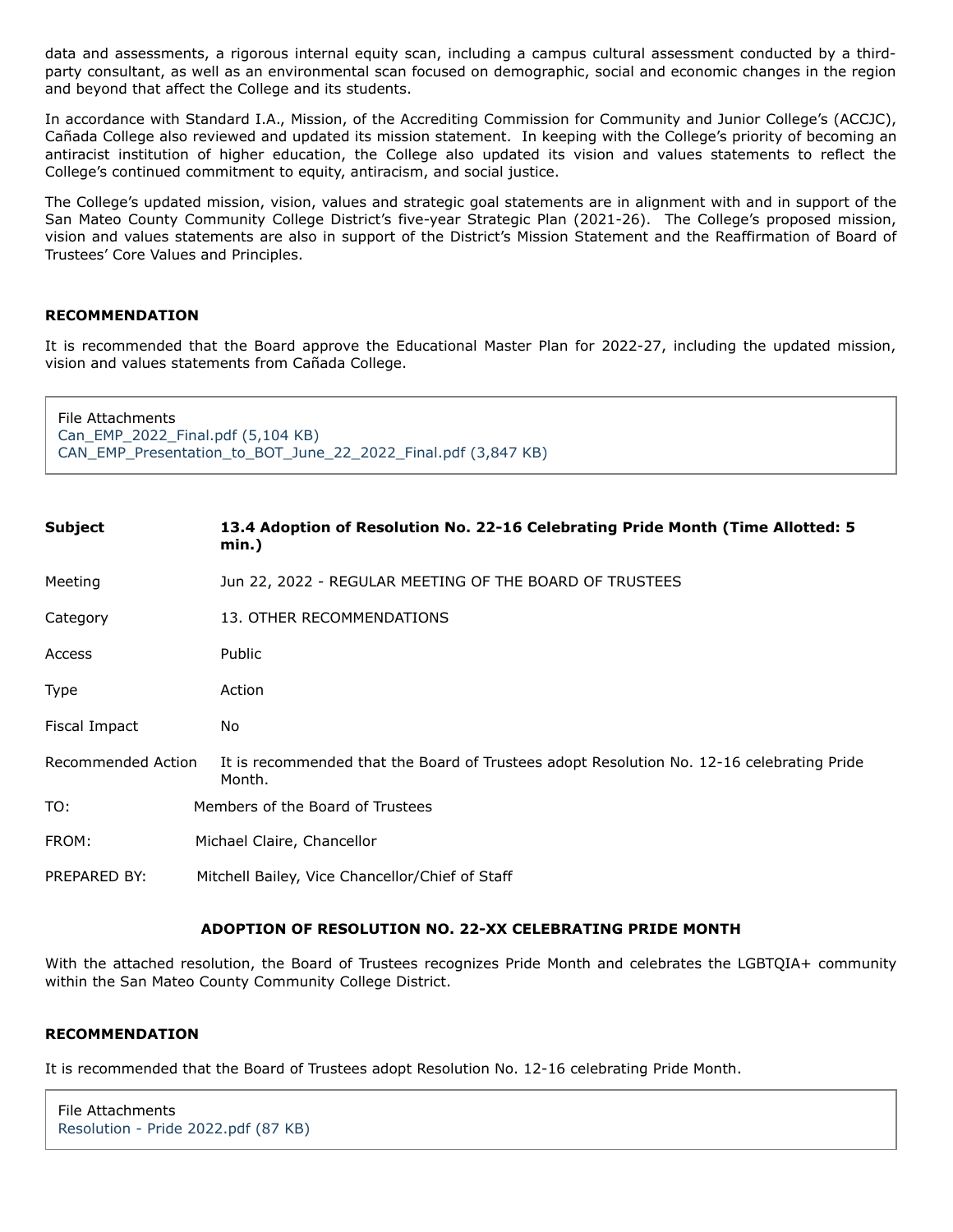| <b>Subject</b>     | 13.5 Modification of Board Meeting Schedule for September 2022 (Time Allotted: 5<br>min.)                                                                                |  |
|--------------------|--------------------------------------------------------------------------------------------------------------------------------------------------------------------------|--|
| Meeting            | Jun 22, 2022 - REGULAR MEETING OF THE BOARD OF TRUSTEES                                                                                                                  |  |
| Category           | 13. OTHER RECOMMENDATIONS                                                                                                                                                |  |
| Access             | Public                                                                                                                                                                   |  |
| Type               | Action                                                                                                                                                                   |  |
| Recommended Action | It is recommended that the Board of Trustees modify its regular meeting calendar to change<br>the meeting date for September 2022 to a date prior to September 15, 2022. |  |
| TO:                | Members of the Board of Trustees                                                                                                                                         |  |
| FROM:              | Michael Claire, Chancellor                                                                                                                                               |  |
| PREPARED BY:       | Mitchell Bailey, Vice Chancellor/Chief of Staff                                                                                                                          |  |

# **MODIFICATION OF BOARD MEETING SCHEDULE FOR SEPTEMBER 2022**

At its meeting on December 15, 2021, the Board of Trustees adopted a calendar of regular meeting dates for 2022. Due to a technical oversight, there is a conflict with the meeting date set for September 2022, as the District's annual budget must be adopted by September 15. The Board's currently scheduled meeting is set to be held on September 28, 2022.

Due to the budget adoption date requirement, staff requests that the Board of Trustees modify its regular meeting calendar to change the meeting date for September 2022 to a date prior to September 15, 2022.

## **RECOMMENDATION**

It is recommended that the Board of Trustees modify its regular meeting calendar to change the meeting date for September 2022 to a date prior to September 15, 2022.

| <b>Subject</b>        | 13.6 Approval of Tuition Increase for Preschool-Aged Childcare at Skyline College,<br>Effective August 1, 2022 (Time Allotted: 5 min.) |  |  |
|-----------------------|----------------------------------------------------------------------------------------------------------------------------------------|--|--|
| Meeting               | Jun 22, 2022 - REGULAR MEETING OF THE BOARD OF TRUSTEES                                                                                |  |  |
| Category              | 13. OTHER RECOMMENDATIONS                                                                                                              |  |  |
| Access                | Public                                                                                                                                 |  |  |
| Type                  | Action                                                                                                                                 |  |  |
| <b>Preferred Date</b> | Jun 22, 2022                                                                                                                           |  |  |
| Absolute Date         | Jul 27, 2022                                                                                                                           |  |  |
| Fiscal Impact         | Yes                                                                                                                                    |  |  |
| Dollar Amount         | \$57,184.00                                                                                                                            |  |  |
| <b>Budgeted</b>       | <b>Yes</b>                                                                                                                             |  |  |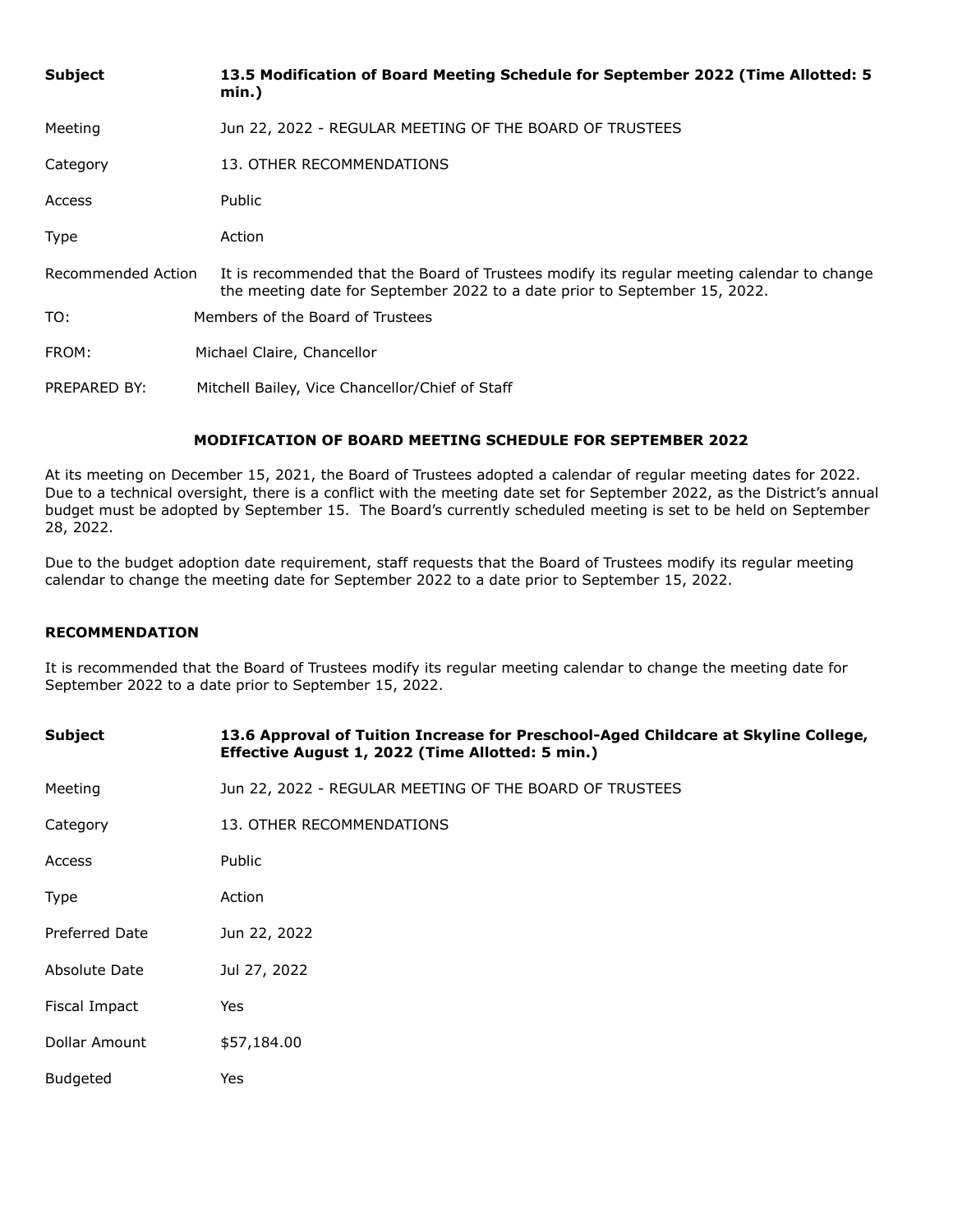| <b>Budget Source</b> | State of California and Childcare fees                                                                                                                                                                                   |
|----------------------|--------------------------------------------------------------------------------------------------------------------------------------------------------------------------------------------------------------------------|
| Recommended Action   | It is recommended that the Board of Trustees approve the tuition increase consistent with the<br>California Department of Education's daily reimbursement rate for preschool-aged childcare<br>effective August 1, 2022. |
| TO:                  | Members of the Board of Trustees                                                                                                                                                                                         |
| FROM:                | Michael Claire, Chancellor                                                                                                                                                                                               |
| PREPARED BY:         | Dr. Melissa Moreno, President, Skyline College<br>Danni Redding Lapuz, Interim Vice President of Instruction, Skyline College                                                                                            |

## **APPROVAL OF TUITION INCREASE FOR PRE-SCHOOL AGED CHILDCARE AT SKYLINE COLLEGE, EFFECTIVE AUGUST 1, 2022**

The Skyline College Child Development Laboratory Center (CDLC) requests Board of Trustees approval for a proposed tuition increase for childcare services for preschool-aged children. The California Department of Education, Early Education Division sets daily reimbursement rates for state-funded childcare. The Child Development Laboratory Center tuition is slightly above the daily reimbursement rates. The state-funded rates for preschool-aged children has recently increased. In addition to the increases in daily reimbursement rates, the income ceilings for state-funded childcare eligibility has increased so that more families – students, staff and faculty – may now qualify for state-funded childcare services. The proposed tuition increase is competitive based on rates for childcare services in San Mateo and San Francisco Counties. Overall, this increase in revenue from both state-funded and tuition-based childcare will combine with significant financial support from Skyline College to the CDLC. This increase will not eliminate the cost to the colleges for providing childcare services for students, staff, and faculty.

Skyline College seeks Board approval to increase tuition for preschool-aged children, as indicated in the table below:

| <b>Tuition</b>                  |               | Preschool<br>3-5 years old |          |
|---------------------------------|---------------|----------------------------|----------|
|                                 | State         | Current                    | Proposed |
|                                 | Reimbursement | Tuition                    | Tuition  |
| Full-time (>5 hours per<br>day) | \$82.08       | \$65.00                    | \$85.00  |
| Part-time (<5 hours per<br>day) | \$49.67       | \$55.00                    | \$65.00  |

## **RECOMMENDATION**

It is recommended that the Board of Trustees approve the tuition increase consistent with the California Department of Education's daily reimbursement rate for preschool-aged childcare effective August 1, 2022.

| <b>Subject</b> | 13.7 Approval of Tuition Increase for Preschool-Aged Childcare at College of San<br>Mateo, Effective August 1, 2022 (Time Allotted: 5 min.) |  |  |
|----------------|---------------------------------------------------------------------------------------------------------------------------------------------|--|--|
| Meeting        | Jun 22, 2022 - REGULAR MEETING OF THE BOARD OF TRUSTEES                                                                                     |  |  |
| Category       | 13. OTHER RECOMMENDATIONS                                                                                                                   |  |  |
| Access         | Public                                                                                                                                      |  |  |
| <b>Type</b>    | Action (Consent)                                                                                                                            |  |  |
| Preferred Date | Jun 22, 2022                                                                                                                                |  |  |
| Absolute Date  | Jul 27, 2022                                                                                                                                |  |  |
| Fiscal Impact  | Yes                                                                                                                                         |  |  |
| Dollar Amount  | \$82,917.00                                                                                                                                 |  |  |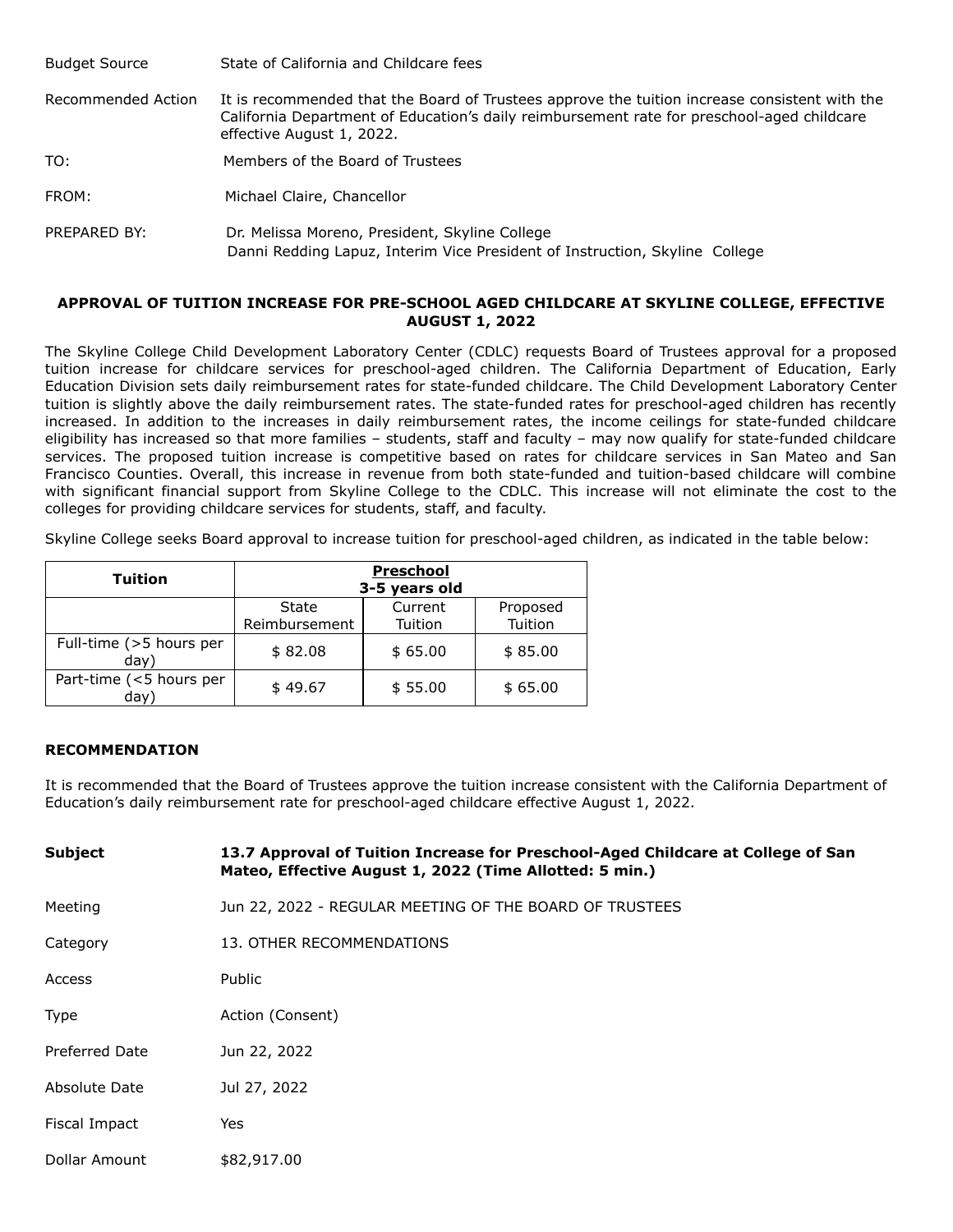| <b>Budgeted</b>      | Yes                                                                                                                                                                                                                      |
|----------------------|--------------------------------------------------------------------------------------------------------------------------------------------------------------------------------------------------------------------------|
| <b>Budget Source</b> | State of California and Childcare fees                                                                                                                                                                                   |
| Recommended Action   | It is recommended that the Board of Trustees approve the tuition increase consistent with the<br>California Department of Education's daily reimbursement rate for preschool-aged childcare<br>effective August 1, 2022. |
| TO:                  | Members of the Board of Trustees                                                                                                                                                                                         |
| FROM:                | Michael Claire, Chancellor                                                                                                                                                                                               |
| PREPARED BY:         | Dr. Jennifer Taylor-Mendoza, President, College of San Mateo<br>Kristi Ridgway, Acting Vice President of Student Services, College of San Mateo                                                                          |

#### **APPROVAL OF TUITION INCREASE FOR PRE-SCHOOL AGED CHILDCARE AT COLLEGE OF SAN MATEO, EFFECTIVE AUGUST 1, 2022**

The Child Development Center (CDC) at the College of San Mateo requests Board of Trustees approval for a proposed tuition increase for childcare services for preschool-aged children. The California Department of Education, Early Education Division sets daily reimbursement rates for state-funded childcare. The Child Development Center tuition is slightly above the daily reimbursement rates. The state-funded rates for preschool-aged children has recently increased. In addition to the increases in daily reimbursement rates, the income ceilings for state-funded childcare eligibility has increased so that more families – students, staff and faculty – may now qualify for state-funded childcare services. The proposed tuition increase is competitive based on rates for childcare services in San Mateo and San Francisco Counties. Overall, this increase in revenue from both state-funded and tuition-based childcare will combine with significant financial support from the College of San Mateo to the CDC. This increase will not eliminate the cost to the colleges for providing childcare services for students, staff, and faculty.

College of San Mateo seeks Board approval to increase tuition for preschool-aged children, as indicated in the table below:

| <b>Tuition</b>                  |                        | <b>Preschool</b><br>3-5 years old |                     |
|---------------------------------|------------------------|-----------------------------------|---------------------|
|                                 | State<br>Reimbursement | Current<br>Tuition                | Proposed<br>Tuition |
| Full-time (>5 hours per<br>day) | \$82.08                | \$65.00                           | \$85.00             |
| Part-time (<5 hours per<br>(dav | \$49.67                | \$55.00                           | \$65.00             |

## **RECOMMENDATION**

It is recommended that the Board of Trustees approve the tuition increase consistent with the California Department of Education's daily reimbursement rate for preschool-aged childcare effective August 1, 2022.

*Approval of Consent Agenda All items on the consent agenda may, by unanimous vote of the Board members present, be approved by one motion after allowing Board member questions about a particular item. Prior to a motion for approval of the consent agenda, any Board member, interested student or citizen or member of the staff may request that an item be removed to be discussed in the order listed, after approval of remaining items on the consent agenda.*

**Subject 13.8 Approval of Contract Award for College of San Mateo Building 36 Mechanical Engineering Project (Time Allotted: 5 min.)** Meeting Jun 22, 2022 - REGULAR MEETING OF THE BOARD OF TRUSTEES Category 13. OTHER RECOMMENDATIONS Access Public Type Action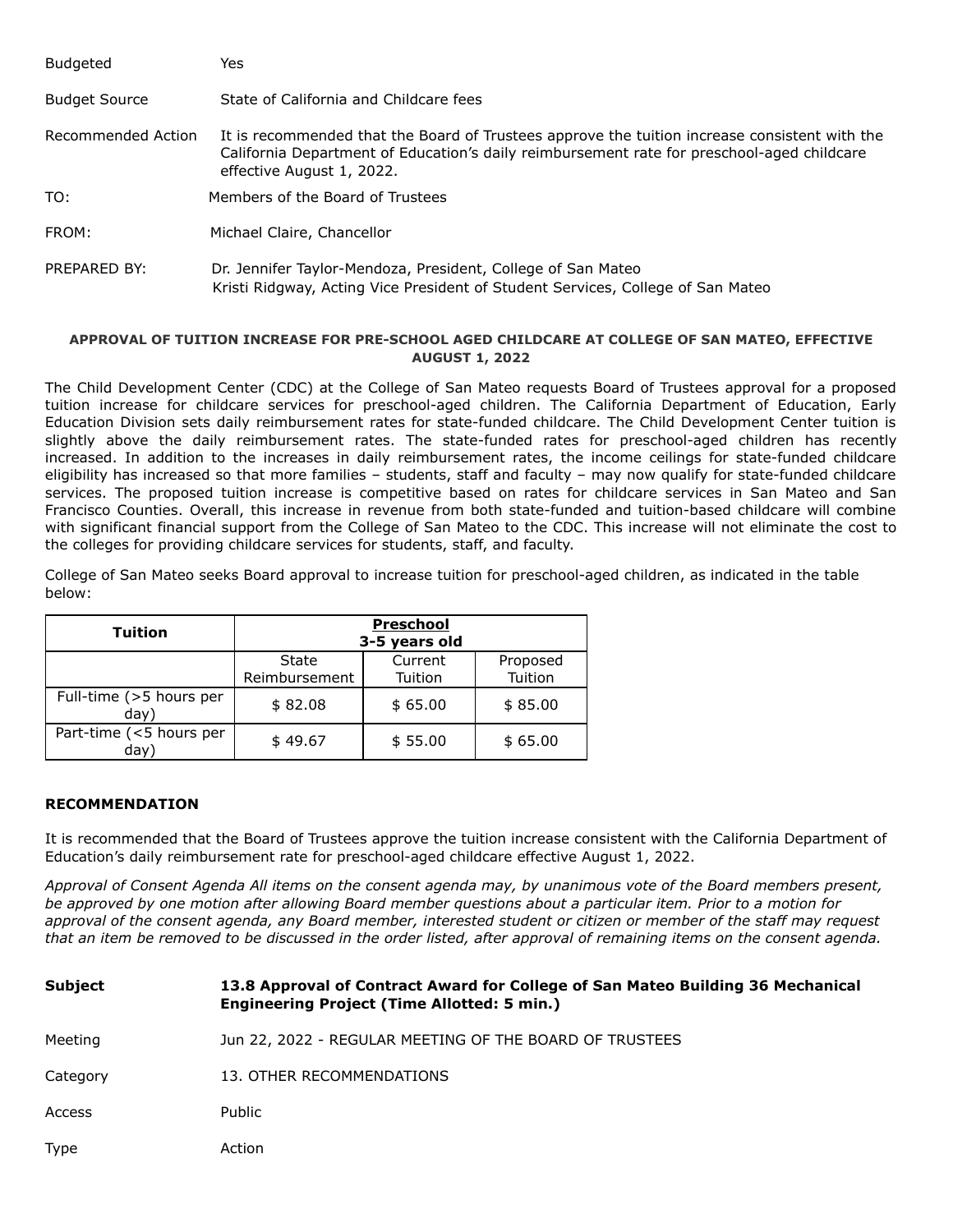| Fiscal Impact        | Yes                                                                                                                                                                                                                                                                                                                                               |
|----------------------|---------------------------------------------------------------------------------------------------------------------------------------------------------------------------------------------------------------------------------------------------------------------------------------------------------------------------------------------------|
| Dollar Amount        | \$4,121,700.00                                                                                                                                                                                                                                                                                                                                    |
| <b>Budgeted</b>      | Yes                                                                                                                                                                                                                                                                                                                                               |
| <b>Budget Source</b> | State and local funds                                                                                                                                                                                                                                                                                                                             |
| Recommended Action   | It is recommended that the Board of Trustees authorize the Chancellor, or his designee, to<br>execute a contract with Strawn Construction, Inc. for the College of San Mateo Building 36<br>Mechanical Engineering project, Bid #86880, in an amount not-to-exceed \$4,121,700.00,<br>which includes an owner contingency of 10% of the base bid. |
| TO:                  | Members of the Board of Trustees                                                                                                                                                                                                                                                                                                                  |
| FROM:                | Michael Claire, Chancellor                                                                                                                                                                                                                                                                                                                        |
| PREPARED BY:         | Richard Storti, Executive Vice Chancellor of Administrative Services<br>Marie Mejia, Interim Director of Capital Projects                                                                                                                                                                                                                         |

#### **APPROVAL OF CONTRACT AWARD FOR COLLEGE OF SAN MATEO BUILDING 36 MECHANICAL ENGINEERING PROJECT**

College of San Mateo building 36 was designed per code requirements of 2004 and completed construction in 2006. The design team did not consider an increasing harsh environment in the future and did not anticipate temperatures exceeding 84 degrees. The original mechanical design did not tie the building to a central cooling plant. The building, with the exception of the planetarium, has no mechanical cooling beyond some limited direct and indirect evaporative cooling. The existing cooling system cannot meet the requirements for providing comfortable academic spaces.

This project will remove all evaporative cooling systems and extend the campus chilled water (CHW) piping, currently available in the ground next to the building, to all locations in the building where cooling is required. The work of scope includes: installation of a new CHW pumping system, replacement of several air handling units, the repair and replacement of the current lab exhaust system, and the upgrade of the current constant volume fume hood system to a variable air volume (VAV) system, including all modifications required to the lab control systems. Other work includes the modifications to upgrade the current building automation system for a better integration between the lab exhaust and the VAV ventilation system.

Salas O'Brien Engineers was hired to work with the College administration, faculty and staff, as well as with Facilities, to program and design the project to best meet ranked priorities within the established budget. The architect completed the design plans and specifications, submitted those to the Division of the State Architect (DSA), obtained final approval, and issued the DSA approved documents for bidding.

The Facilities Planning Department, with support from Swinerton Management & Consulting, advertised this construction opportunity (Bid #86880) to B licensed General Building contractors through the District's online bid portal and a formal Advertisement to Bid was published in a local newspaper for two consecutive weeks on April 25, 2022 and May 2, 2022. Eight (8) general contractors attended the mandatory pre-bid conferences and job walks held on May 3, 2022 and May 5, 2022.

On May 25, 2022 the District received three (3) bids for the project as follows:

| <b>Contractor</b>                | <b>Total Bid</b> |
|----------------------------------|------------------|
| <b>Strawn Construction, Inc.</b> | \$4,121,700.00   |
| Schembri Construction Co., Inc.  | \$5,165,600.00   |
| Angotti & Reilly, Inc.           | \$6,023,760.00   |

Staff conducted its due diligence investigation of the bid results. Strawn Construction, Inc. was deemed the lowest responsive responsible bidder and meets all the requirements of the project.

This project will be funded by State and local funds.

## **RECOMMENDATION**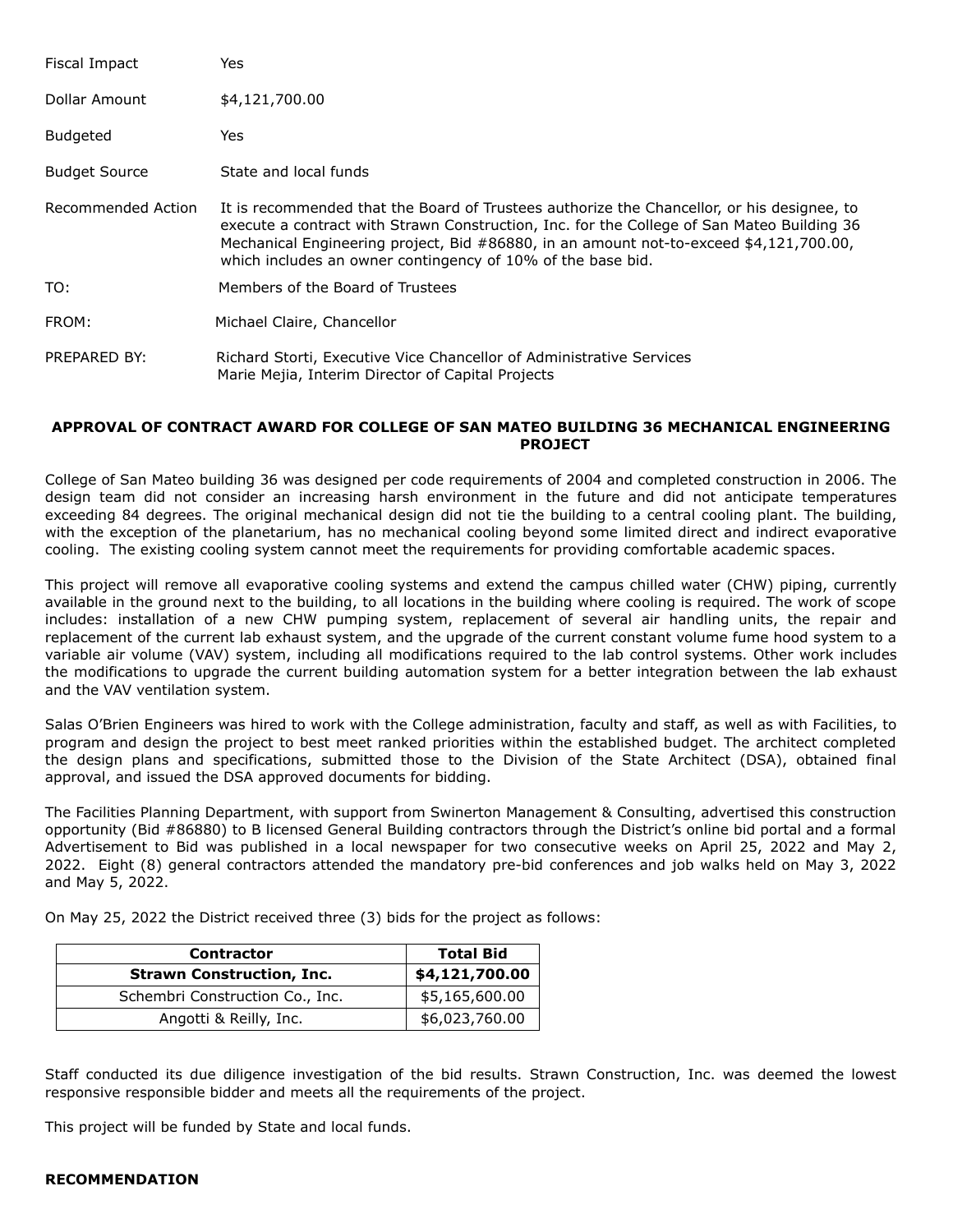It is recommended that the Board of Trustees authorize the Chancellor, or his designee, to execute a contract with Strawn Construction, Inc. for the College of San Mateo Building 36 Mechanical Engineering project, Bid #86880, in an amount not-to-exceed \$4,121,700.00, which includes an owner contingency of 10% of the base bid.

| <b>Subject</b>     | 13.9 Approval of Contract Award for Athletic Sports Uniforms Purchase with<br>Eastbay Inc. for College of San Mateo (Time Allotted: 5 min.)                                                                                                                               |  |
|--------------------|---------------------------------------------------------------------------------------------------------------------------------------------------------------------------------------------------------------------------------------------------------------------------|--|
| Meeting            | Jun 22, 2022 - REGULAR MEETING OF THE BOARD OF TRUSTEES                                                                                                                                                                                                                   |  |
| Category           | 13. OTHER RECOMMENDATIONS                                                                                                                                                                                                                                                 |  |
| Access             | Public                                                                                                                                                                                                                                                                    |  |
| Type               | Action                                                                                                                                                                                                                                                                    |  |
| Preferred Date     | Jun 22, 2022                                                                                                                                                                                                                                                              |  |
| Absolute Date      | Jun 22, 2022                                                                                                                                                                                                                                                              |  |
| Fiscal Impact      | Yes                                                                                                                                                                                                                                                                       |  |
| Dollar Amount      | \$480,345.00                                                                                                                                                                                                                                                              |  |
| <b>Budgeted</b>    | Yes                                                                                                                                                                                                                                                                       |  |
| Recommended Action | It is recommended that the Board of Trustees authorize the Chancellor, or his designee, to<br>execute a three-year contract with Eastbay Inc. for the purchase of athletic sports uniforms<br>for College of San Mateo, RFP #86882, in an amount not to exceed \$480,345. |  |
| TO:                | Members of the Board of Trustees                                                                                                                                                                                                                                          |  |
| FROM:              | Michael Claire, Chancellor                                                                                                                                                                                                                                                |  |
| PREPARED BY:       | Yanely Pulido, Director, General Services<br>Bob Domenici, Purchasing Supervisor, General Services                                                                                                                                                                        |  |

#### **APPROVAL OF CONTRACT AWARD FOR ATHLETIC SPORTS UNIFORMS PURCHASE WITH EASTBAY INC. FOR COLLEGE OF SAN MATEO**

The College of San Mateo (CSM) Athletics Department worked with General Services to determine the best and most efficient use of resources to provide uniforms and apparel to all College of San Mateo athletic teams. On April 29, 2022, the District issued a Request for Proposals (RFP) # 86882 to select a supplier to furnish and deliver athletic uniforms for all sports at CSM. An announcement for this business opportunity was released through the District's online bid portal and a formal notice was published in a local newspaper for two consecutive weeks on April 29, and May 6, 2022.

On May 17, 2022 the District received two proposals from the following firms which were reviewed and evaluated using the following criteria: experience and references, sample quality, use of recycled materials in development of their products, ability to meet or exceed required specifications, and cost.

| Firm                  | <b>Total Proposal</b><br>Fee |
|-----------------------|------------------------------|
| Eastbay Inc.          | \$480,345                    |
| <b>BSN Sports LLC</b> | \$812,793                    |

An evaluation committee consisting of representatives from the CSM Athletics Department and General Services evaluated the proposals. It was determined that BSN Sports LLC proposal was deemed non-responsive for failure to provide a proposal for the Adidas brand and submit product samples as indicated in the RFP. At the conclusion of the evaluation process, it was determined that Eastbay Inc. can provide the service, quality of the product, and cost most beneficial to the department. The Eastbay proposal contained cost estimates for various standard uniform apparel and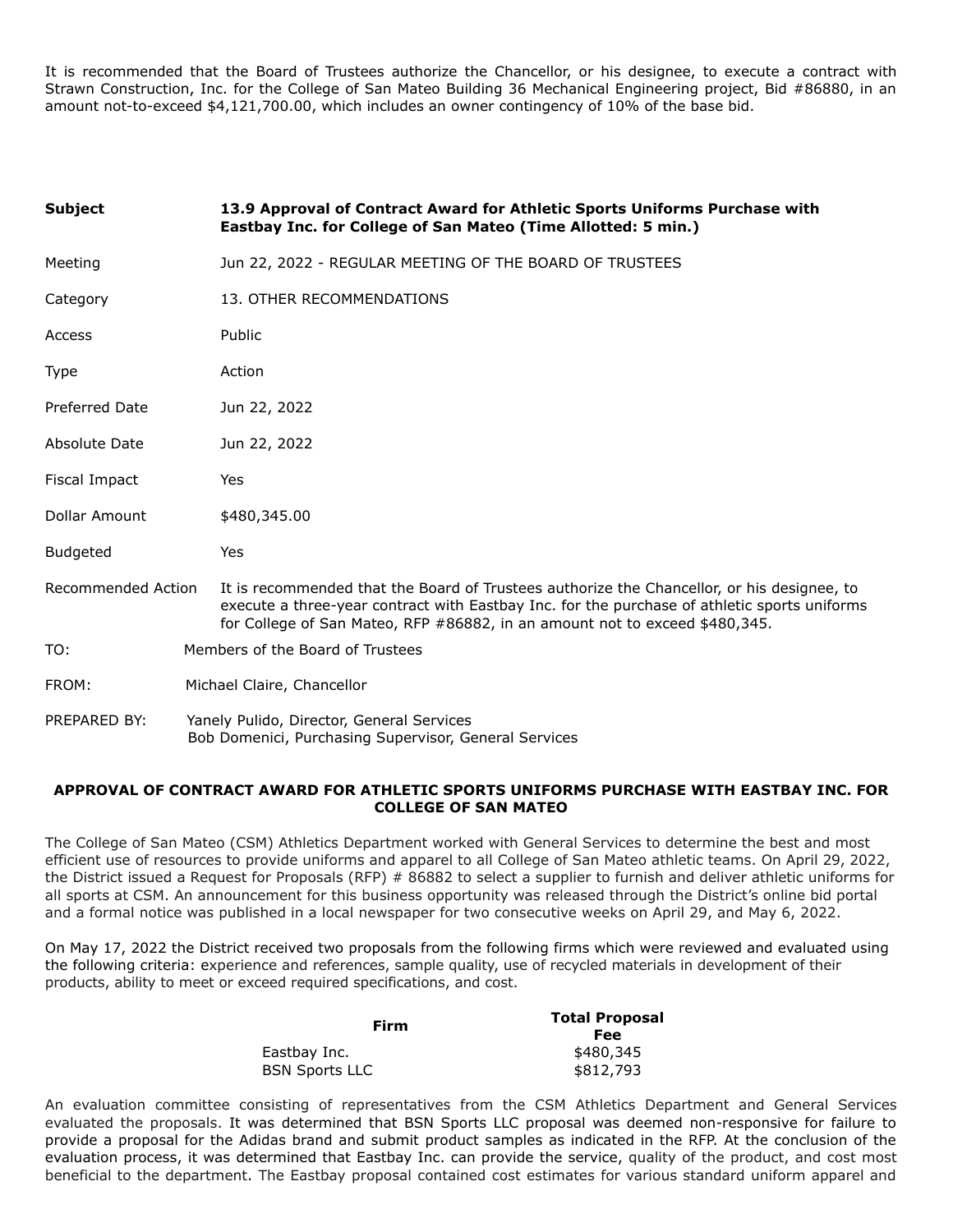samples from three top apparel providers: Adidas, Nike, and Under Armour. EastBay offers 5% product rebate on team apparel from all three suppliers. Additionally, Eastbay has an exclusive incentive program partnering with Adidas, the manufacturer of the Colleges' current uniform inventory. The Adidas' discounts, which will be of immediate benefit to CSM, include:

- 40% discount off the retail cost of uniforms and apparel,
- \$3,000 in product reward up front,
- Championship t-shirts,
- Coach of the year awards, and
- 10% product reward offer to spend on Adidas apparel of \$50,000 or more annually.

Lastly, Eastbay, Inc. is a nationally known vendor, whom the District has utilized in recent years, with a proven track record for quality of products and satisfactory services.

#### **RECOMMENDATION**

It is recommended that the Board of Trustees authorize the Chancellor, or his designee, to execute a three-year contract with Eastbay Inc. for the purchase of athletic sports uniforms for College of San Mateo, RFP #86882, in an amount not to exceed \$480,345.

| <b>Subject</b>     | 13.10 Approval of Contract Award for Districtwide SAP Business Intelligence and<br>Data Dashboards with Alcove Insights, LLC (Time Allotted: 5 min.)                                                                                                                              |
|--------------------|-----------------------------------------------------------------------------------------------------------------------------------------------------------------------------------------------------------------------------------------------------------------------------------|
| Meeting            | Jun 22, 2022 - REGULAR MEETING OF THE BOARD OF TRUSTEES                                                                                                                                                                                                                           |
| Category           | 13. OTHER RECOMMENDATIONS                                                                                                                                                                                                                                                         |
| Access             | Public                                                                                                                                                                                                                                                                            |
| Type               | Action                                                                                                                                                                                                                                                                            |
| Fiscal Impact      | Yes                                                                                                                                                                                                                                                                               |
| Dollar Amount      | \$599,675.00                                                                                                                                                                                                                                                                      |
| Recommended Action | It is recommended that the Board of Trustees authorize the Chancellor, or his designee, to<br>execute a five-year contract with Alcove Insights, LLC for the Districtwide SAP<br>BusinessObjects and Tableau data dashboards, RFP 86884, in an amount not-to-exceed<br>\$599,675. |
| TO:                | Members of the Board of Trustees                                                                                                                                                                                                                                                  |
| FROM:              | Michael E. Claire, Chancellor                                                                                                                                                                                                                                                     |
| PREPARED BY:       | Aaron McVean, Vice Chancellor, Educational Services and Planning<br>Yanely Pulido, Director, General Services                                                                                                                                                                     |

#### **APPROVAL OF CONTRACT AWARD FOR DISTRICTWIDE SAP BUSINESS INTELLIGENCE AND DATA DASHBOARDS WITH ALCOVE INSIGHTS, LLC**

As part of the Districtwide Strategies of the previous 2015-2020 District Strategic Plan, the District implemented SAP BusinessObjects to establish a common research, reporting, and analytics infrastructure across the District in order to produce consistent, accurate, timely, and actionable data for use in Collegewide and Districtwide decision-making. In the 2018-19 academic year, the District Office and all three colleges—Skyline College, Cañada College, and College of San Mateo, fully implemented SAP BusinessObjects BI 4.2 as the common reporting platform for institutional research and institutional effectiveness. Subsequently, the District has continued to enhance the implementation and has transitioned from SAP BusinessObjects BI 4.2 to SAP BusinessObjects BI 4.3 SP1 with single-sign-on integration to enhance data security and access. Currently, there are 845 reports and 109 users in the District's SAP BusinessObjects BI 4.3 platform, including active users in each of the College PRIE Offices and the District who use SAP BusinessObjects as a primary data analysis tool. The District also uses the platform to publish data dashboards using the Tableau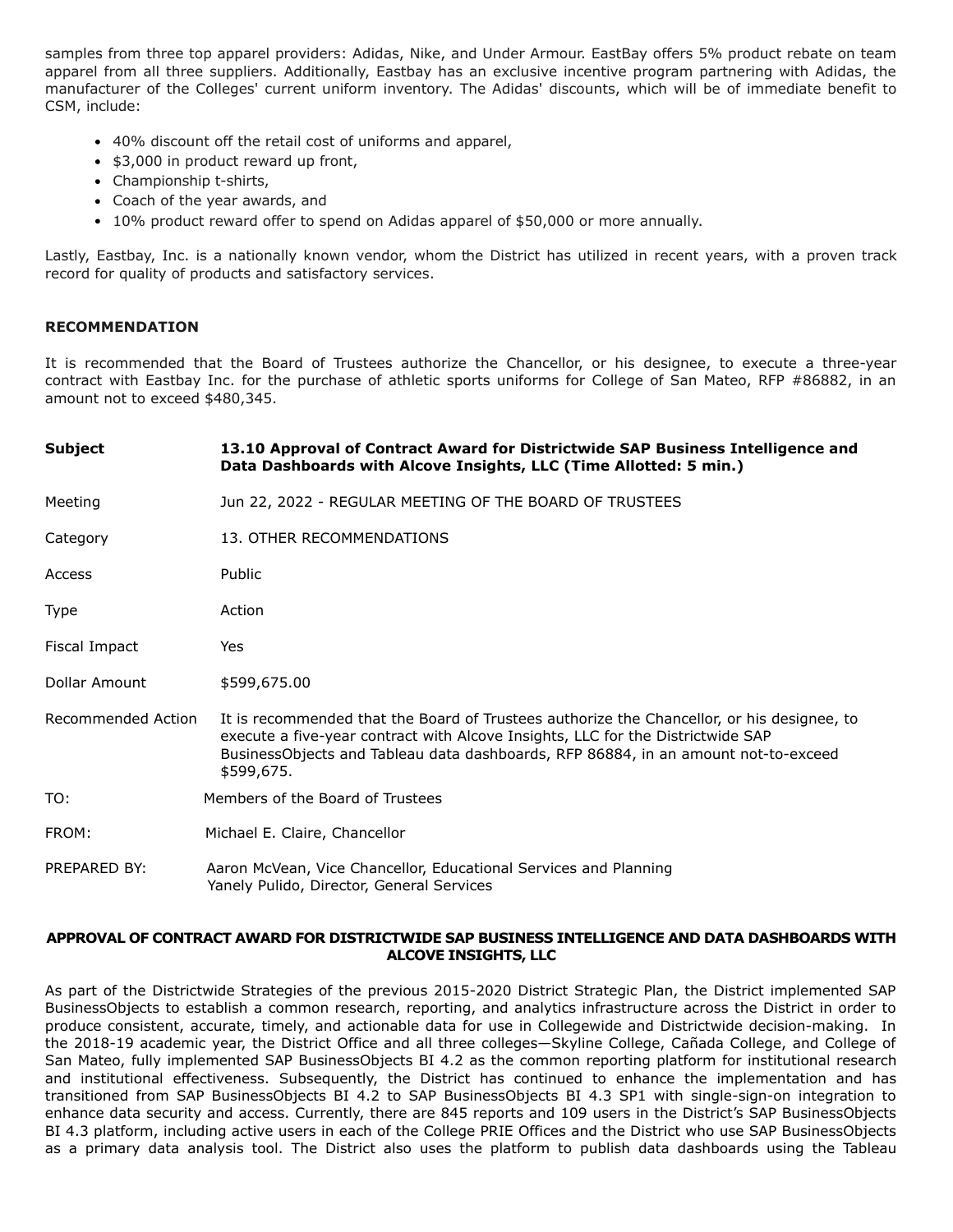interactive data visualization software. Each college has published data dashboards on student enrollment, course success, and select student outcomes data, with plans to add additional dashboards.

The maintenance of SAP BusinessObjects data infrastructure, development of reports in SAP BusinessObjects, and development and maintenance of Tableau data dashboards has been performed by Adam Lange LLC, an independent contractor, via sole source contract approved by the Board on June 20, 2020 (Board Report No. 20-6-102B) for two years in an amount not to exceed \$243,040.

On May 12, 2022, the District issued a Request for Proposals (RFP) 86884 via the District's Online Vendor Portal (PlanetBids) to select a qualified data analytics firm to 1) maintain the District's existing analytic infrastructure and business intelligence platform and 2) develop and maintain new and expanded reports and data dashboards for use in Collegewide and Districtwide decision-making. An announcement for this business opportunity was released through the District's online bid portal and a formal notice was published in a local newspaper for two consecutive weeks on May 12 and May 19, 2022. Proposals were due on May 24, 2022. Although several vendors reviewed the proposal, only one proposal was submitted by Alcove Insights, LLC. This single proposal was responsive and responsible.

The initial term of this contract shall be for five years, from July 1, 2022 through June 30, 2027.

The contract value is \$599,675.

#### **RECOMMENDATION**

It is recommended that the Board of Trustees authorize the Chancellor, or his designee, to execute a five-year contract with Alcove Insights, LLC for the Districtwide SAP BusinessObjects and Tableau data dashboards, RFP 86884, in an amount not-to-exceed \$599,675.

# **14. INFORMATIONAL REPORTS**

| <b>Subject</b> | 14.1 Discussion of Chancellor Search Process (Time Allotted: 15 min.) |
|----------------|-----------------------------------------------------------------------|
| Meeting        | Jun 22, 2022 - REGULAR MEETING OF THE BOARD OF TRUSTEES               |
| Category       | 14. INFORMATIONAL REPORTS                                             |
| Access         | Public                                                                |
| <b>Type</b>    | Discussion                                                            |
| TO:            | Members of the Board of Trustees                                      |
| FROM:          | Michael Claire, Chancellor                                            |
| PREPARED BY:   | Mitchell Bailey, Vice Chancellor/Chief of Staff                       |

## **DISCUSSION OF CHANCELLOR SEARCH PROCESS**

On June 2, 2022, Chancellor Claire announced that he would be retiring from his position and the District at the end of the next academic year in June 2023.

As a result of the announcement, it is appropriate that the Board of Trustees begin initial discussions about the process and timeline for selecting the District's next chancellor.

Board Policy 2.02 (attached) states, in part, that "In the case of a vacancy for the position of Chancellor, the Board shall establish a search process to fill the vacancy. The process shall be fair and open and comply with relevant regulations." As information, when the Board undertook the process for selecting a new chancellor, the Board engaged a search consultant and the consultant assisted the Board in determining a process and timeline. As further reference, also attached is the timeline used for the 2019-2020 chancellor search process.

File Attachments [Board Policy No. 2\\_02.pdf \(26 KB\)](https://go.boarddocs.com/ca/smccd/Board.nsf/files/CFFTLQ77EA70/$file/Board%20Policy%20No.%202_02.pdf) [Previous Chancellor Search Timeline.pdf \(106 KB\)](https://go.boarddocs.com/ca/smccd/Board.nsf/files/CFFTLU77EC6B/$file/Previous%20Chancellor%20Search%20Timeline.pdf)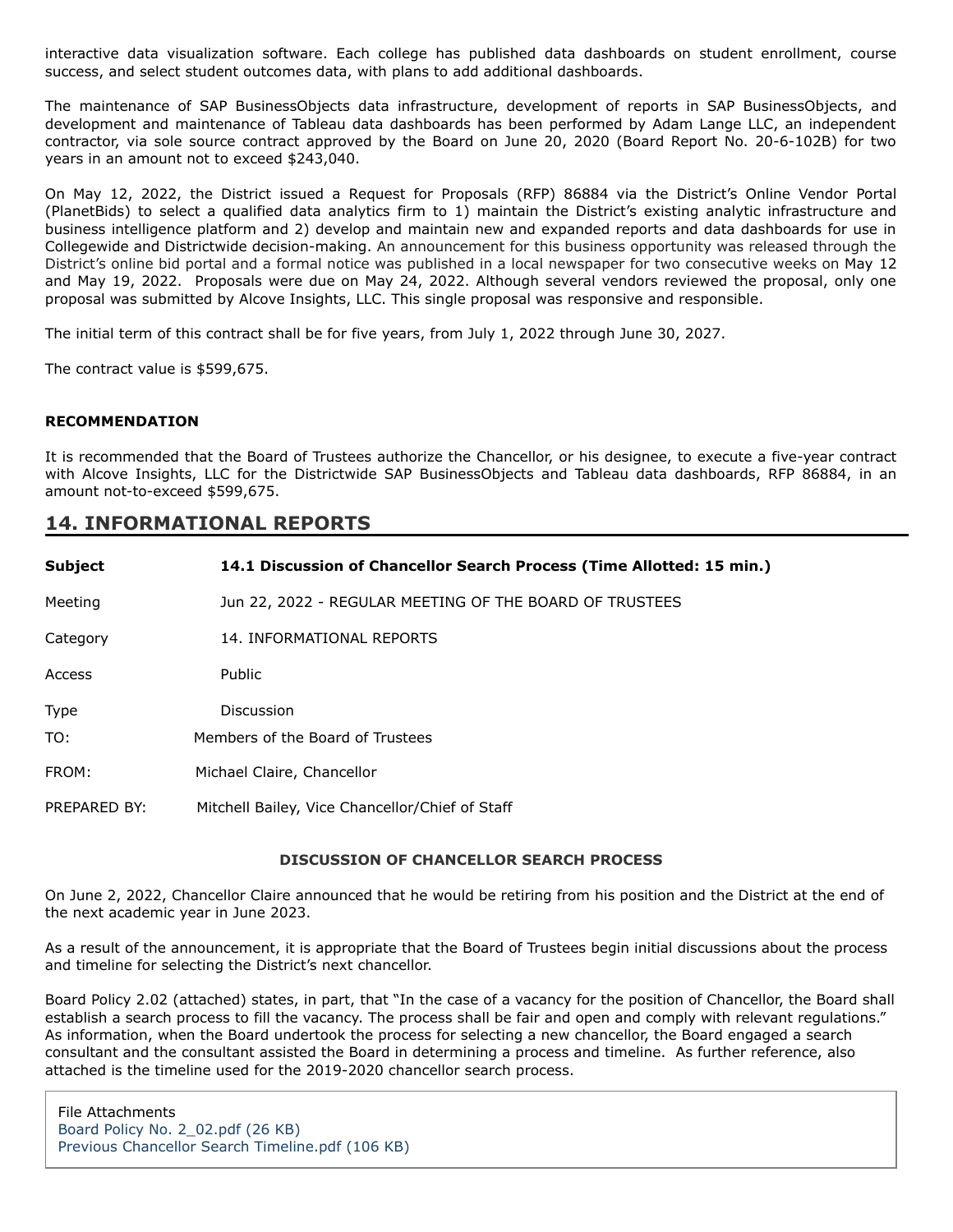| <b>Subject</b> | 14.2 Report on Proposed Agenda Items for Future Meetings |
|----------------|----------------------------------------------------------|
| Meeting        | Jun 22, 2022 - REGULAR MEETING OF THE BOARD OF TRUSTEES  |
| Category       | 14. INFORMATIONAL REPORTS                                |
| Access         | Public                                                   |
| <b>Type</b>    | <b>Informational</b>                                     |
| TO:            | Members of the Board of Trustees                         |
| FROM:          | Michael Claire, Chancellor                               |
| PREPARED BY:   | Mitchell Bailey, Vice Chancellor/Chief of Staff          |

# **REPORT ON PROPOSED AGENDA ITEMS FOR FUTURE MEETINGS**

For planning purposes and to allow for Trustee engagement, below is a running list of known and potential agenda items for upcoming Board of Trustees meetings.

# **JULY**

• Adoption of Facilities Master Plan

## **AUGUST**

Discussion of Foundation Fundraising Goal

## **SEPTEMBER**

Final Adoption of Annual District Budget

#### **OCTOBER**

## **NOVEMBER**

#### **DECEMBER**

- Swearing-in of Newly Elected Trustees
- Election of Board Officers
- Adoption of Annual Meeting Calendar
- Presentation of Annual Audits

#### **UNASSIGNED**

- Modifications to District COVID-19 Policies, Procedures and Protocols
- Discussion of Student Housing Next Steps
- Discussion of Employee Housing Program and Construction of More Units

| <b>Subject</b> | 14.3 Report of Public Information Requests for May 2022 |
|----------------|---------------------------------------------------------|
| Meeting        | Jun 22, 2022 - REGULAR MEETING OF THE BOARD OF TRUSTEES |
| Category       | 14. INFORMATIONAL REPORTS                               |
| Access         | Public                                                  |
| <b>Type</b>    | Informational                                           |
| TO:            | Members of the Board of Trustees                        |
| FROM:          | Michael Claire, Chancellor                              |
| PREPARED BY:   | Mitchell Bailey, Vice Chancellor/Chief of Staff         |

# **REPORT OF PUBLIC INFORMATION REQUESTS FOR MAY 2022**